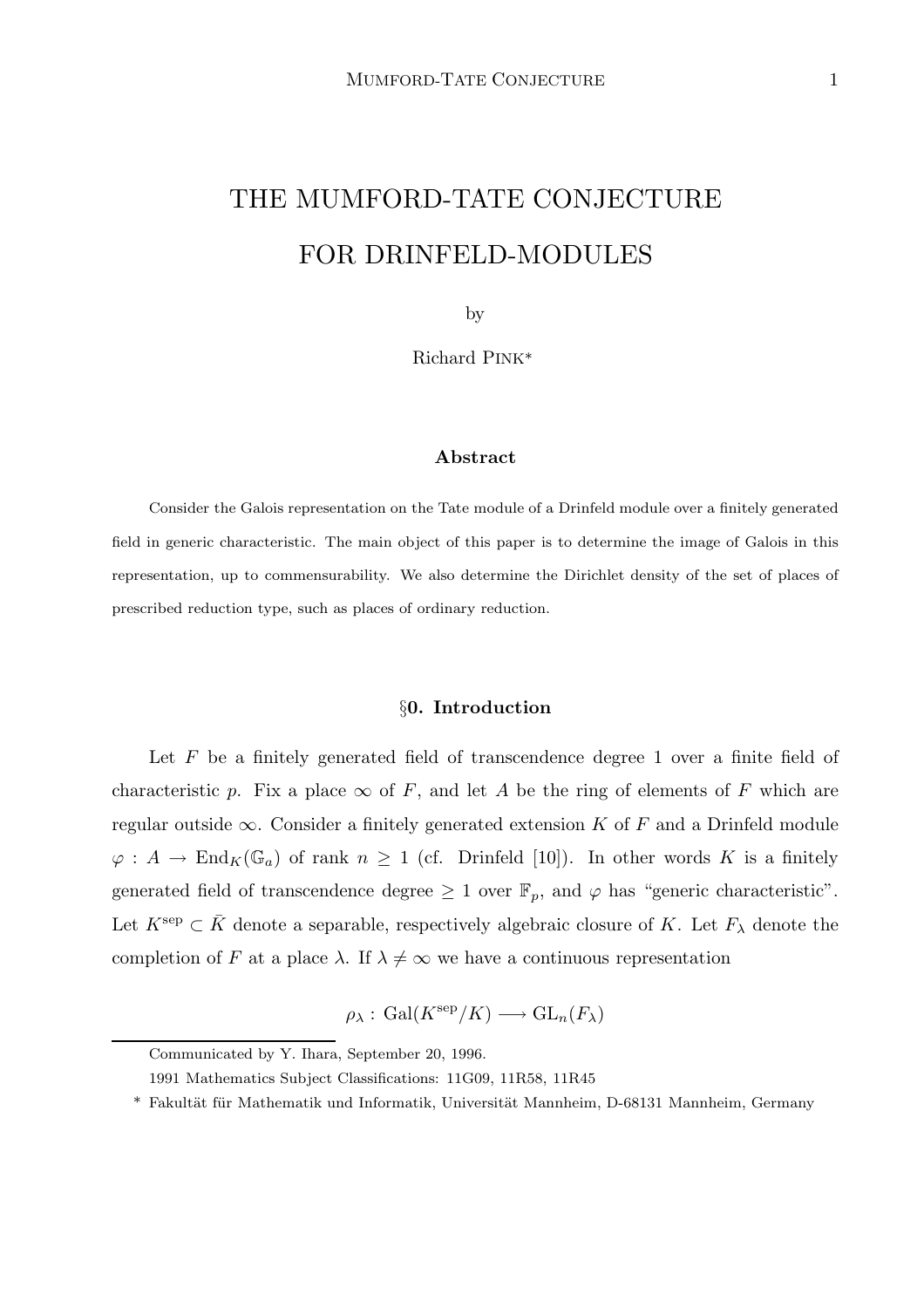which describes the Galois action on the  $\lambda$ -adic Tate module of  $\varphi$ . The main goal of this article is to give a qualitative characterization of the image of  $\rho_{\lambda}$ . Here the term "qualitative" refers to properties that are shared by all open subgroups, i.e. to those properties that do not change under replacing  $K$  by a finite extension. Our method actually applies to any given finite number of places simultaneously and shows that the image of Galois is as big as possible.

**Theorem 0.1.** Suppose that  $\text{End}_{\bar{K}}(\varphi) = A$ . Then for any finite set  $\Lambda$  of places  $\lambda \neq \infty$  of F the image of the homomorphism

$$
\operatorname{Gal}(K^{\operatorname{sep}}/K) \longrightarrow \prod_{\lambda \in \Lambda} \operatorname{GL}_n(F_{\lambda})
$$

is open.

More generally, the endomorphism ring  $\text{End}_K(\varphi)$  acts on the Tate module and commutes with the  $\lambda$ -adic representation. In other words, the image of Galois lies in the centralizer Cent<sub>GLn</sub>(F<sub>λ</sub>)(End<sub>K</sub>( $\varphi$ )). After replacing K by a finite extension we may assume that all endomorphisms of  $\varphi$  over an algebraic closure of K are already defined over K.

**Theorem 0.2.** Suppose that  $\text{End}_{\bar{K}}(\varphi) = \text{End}_K(\varphi)$ . Then for any finite set  $\Lambda$  of places  $\lambda \neq \infty$  of F the image of the homomorphism

$$
\operatorname{Gal}(K^{\mathrm{sep}}/K) \longrightarrow \prod_{\lambda \in \Lambda} \operatorname{Cent}_{\operatorname{GL}_n(F_{\lambda})}(\operatorname{End}_K(\varphi))
$$

is open.

It would be interesting to extend these results to the set of all finite places of F, i.e. to determine the image of Galois in the adelic representation. But this will require additional techniques of a different nature. The author hopes to come back to this problem in the future.

Places of Prescribed Reduction Type: The proof of Theorems 0.1–2 is modeled largely on Serre's analysis of the  $\ell$ -adic representations arising from abelian varieties (see [26], [28], [29], [30], resp. Chi [4]). One crucial ingredient is the study of Frobenius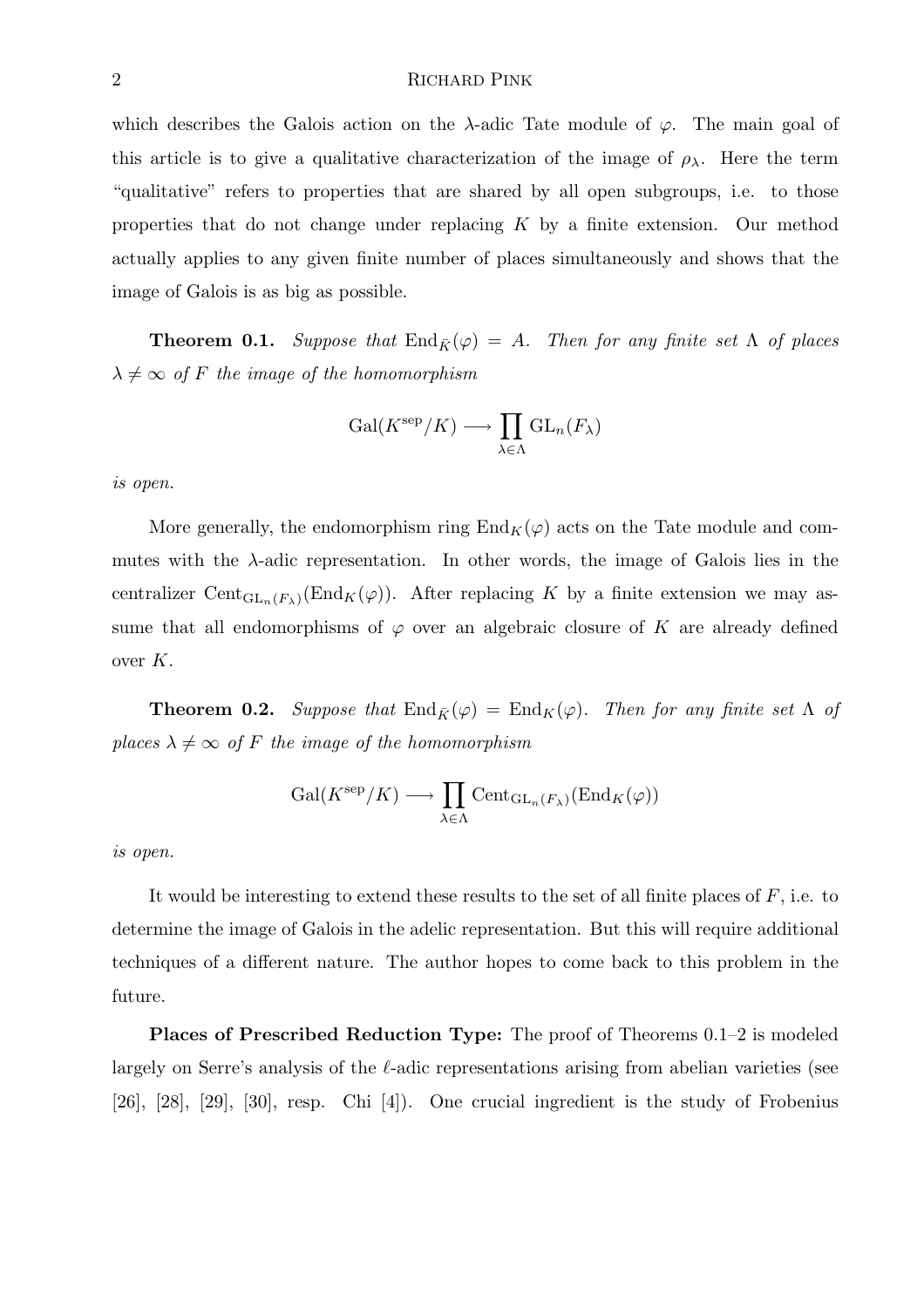elements associated to the reductions of  $\varphi$  over finite fields, and in particular of their Newton polygons. The problem is thus connected with the question of how often a given Newton polygon occurs. In the analogous case of low dimensional abelian varieties, for instance for elliptic curves without potential complex multiplication, it is known that the set of primes of ordinary reduction has Dirichlet density 1 (cf. Serre [26], Ogus [24] Prop. 2.7). The following result is an analogue of that fact. Let  $X$  be an integral scheme of finite type over  $\mathbb{F}_p$  whose function field is K.

**Theorem 0.3.** Let  $\Delta$  be the finite quotient of Gal( $K^{\text{sep}}/K$ ) which acts faithfully on  $\mathrm{End}_{\bar{K}}(\varphi)$ . Let  $p^e$  be the degree of the totally inseparable part of  $\mathrm{End}_{\bar{K}}(\varphi)$  over A.

- (a) For any closed point  $x \in X$  where  $\varphi$  has good reduction the height of this reduction is divisible by  $p^e$ .
- (b) For any integer  $\ell \geq 1$  the set of closed points  $x \in X$  at which  $\varphi$  has good reduction of height  $p^e\ell$  has Dirichlet density

$$
\frac{\operatorname{card}\{\delta \in \Delta \mid \operatorname{ord}(\delta) = \ell\}}{\operatorname{card}(\Delta)}.
$$

In particular, note the following special case of Theorem 0.3.

**Corollary 0.4.** Suppose that  $\text{End}_{\bar{K}}(\varphi) = A$ . Then the set of closed points  $x \in X$ where  $\varphi$  has good ordinary reduction has Dirichlet density 1.

If a Newton polygon is not forbidden by part (a) of Theorem 0.3, but its occurrences have Dirichlet density 0, it is natural to ask whether there are nevertheless infinitely many reductions with this Newton polygon and how sparsely they are distributed. The methods of this article do not illuminate this problem. (However, for some recent results in this direction see Brown [3], David [5].)

Motivation: The title of this article calls for a few explanations. It is based on the principle that Drinfeld modules play the same role for function fields that abelian varieties play for number fields. Consider an abelian variety A of dimension d over a number field  $K$ . Embed  $K$  into the complex numbers and consider the singular homology group  $V := H_1(A(\mathbb{C}), \mathbb{Q})$ . This is a Q-vector space of dimension 2d possessing a natural Hodge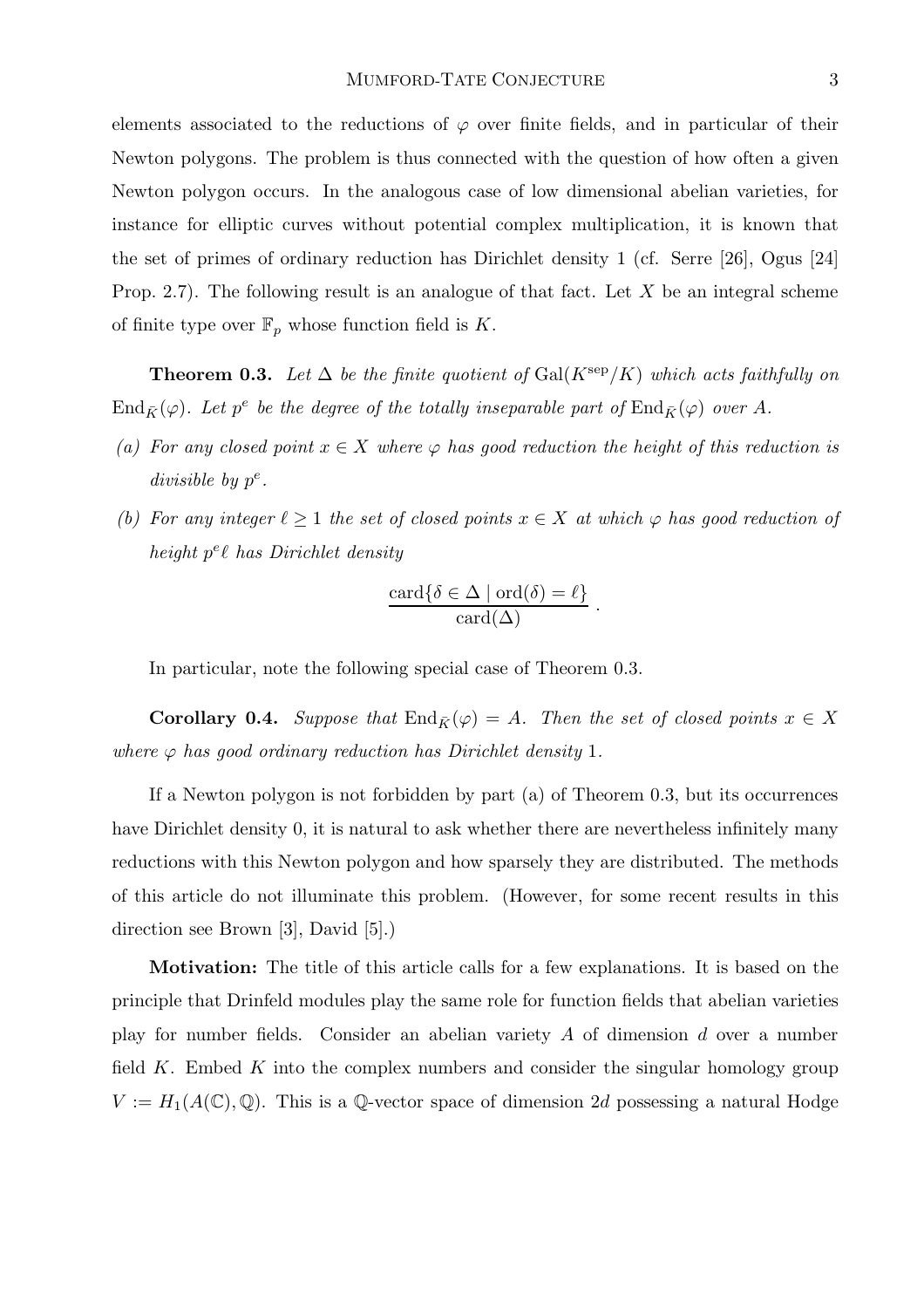structure of type  $\{(0, -1), (-1, 0)\}.$  That is, its Hodge filtration is a descending filtration of  $V_{\mathbb C} := V \otimes_{\mathbb Q} \mathbb C$  by  $\mathbb C$ -vector spaces  $\mathrm{Fil}^i$   $V_{\mathbb C}$  satisfying  $\mathrm{Fil}^{-1}$   $V_{\mathbb C} = \mathrm{Fil}^0$   $V_{\mathbb C} \oplus \mathrm{Fil}^0$   $V_{\mathbb C} = V_{\mathbb C}$  and Fil<sup>1</sup>  $V_{\mathbb{C}} = 0$ . For any  $d \geq 0$  the tensor space  $T^{d,d} := V^{\otimes d} \otimes (V^{\vee})^{\otimes d}$  also inherits a Hodge structure, i.e. a filtration Fil<sup>•</sup>  $T^{d,d}_\mathbb{C}$  with certain properties. The elements of  $T^{d,d}\cap$  Fil<sup>0</sup>  $T^{d,d}_\mathbb{C}$  $\mathbb C$ are called Hodge cycles of the original Hodge structure. Choosing an identification  $V \cong \mathbb{Q}^{2d}$ the Hodge group (or Mumford-Tate group) is defined as the subgroup  $G \subset GL_{2d,\mathbb{Q}}$  fixing all Hodge cycles for all d. On the other hand the rational  $\ell$ -adic Tate module of A is naturally isomorphic to  $V \otimes_{\mathbb{Q}} \mathbb{Q}_{\ell}$  and carries a continuous action of Gal(K/K). The image of this representation is a compact subgroup  $\Gamma_\ell \subset GL_{2d}(\mathbb{Q}_\ell)$ , and the Mumford-Tate conjecture states that some open subgroup of  $\Gamma_\ell$  is open in  $G(\mathbb{Q}_\ell)$ . In fact, this assertion is a consequence of certain general (unproved) principles for motives and motivic Galois groups, which will not be explained here. Certain parts of the Mumford-Tate conjecture have been proved: among others see Deligne et al. [8], Serre [26], [28], [29], [30], resp. Chi [4]. Note that the Mumford-Tate conjecture can be read in two ways. We shall take the point of view that it essentially determines the image of Galois when the Hodge group is known.

Let us work out the analogies in the Drinfeld module case. Let  $\varphi$  etc. be as above. Let  $\mathbb{C}_{\infty}$  denote the completion of the algebraic closure of  $F_{\infty}$  and extend the embedding  $F \subset \mathbb{C}_{\infty}$  to  $K \hookrightarrow \mathbb{C}_{\infty}$ . Then  $\varphi$  possesses an "analytic uniformization" by a projective Asubmodule  $M \subset \mathbb{C}_{\infty}$  of finite type and rank n (see, e.g., Drinfeld [10] §3). Put  $V := M \otimes_A F$ and let Fil<sup>0</sup>  $V_{\mathbb{C}_{\infty}}$  denote the kernel of the canonical homomorphism  $V_{\mathbb{C}_{\infty}} := V \otimes_F \mathbb{C}_{\infty} \to$  $\mathbb{C}_{\infty}$ ,  $v \otimes x \mapsto vx$ . This is a  $\mathbb{C}_{\infty}$ -subspace of codimension 1, which contains no non-zero element of  $V \otimes_F F_\infty$ . (For the relation with de Rham cohomology see Gekeler [14].) Set  $\text{Fil}^{-1}V_{\mathbb{C}_{\infty}} := V_{\mathbb{C}_{\infty}}$  and  $\text{Fil}^1V_{\mathbb{C}_{\infty}} := 0$ . By general principles (cf. Anderson [1]) a Drinfeld module can be viewed as a "pure motive of rank n and weight  $1/n$ ", so we interpret this filtration as a pure Hodge structure of weight  $1/n$  on V.

To this object there should be associated a "Hodge group" G, which is an algebraic subgroup of  $GL_{n,F}$  once a basis of V has been chosen. It is tempting to define it as the stabilizer of all "Hodge cycles", in the same way as above. Whatever the correct definition may be, it is natural to expect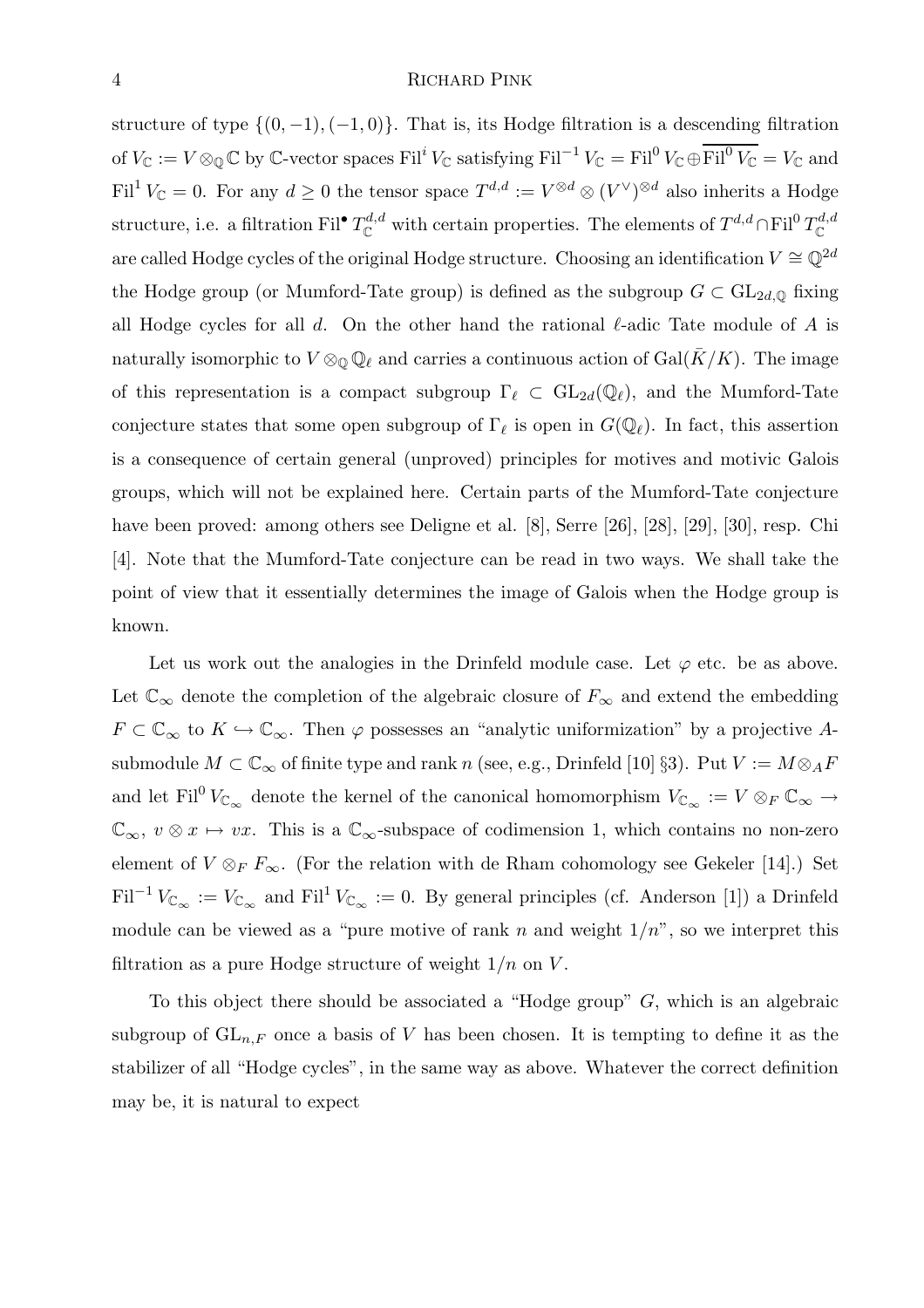Guess 0.5.  $G = \text{Cent}_{\text{GL}_{n,F}}(\text{End}_{\bar{K}}(\varphi)).$ 

Namely, for any  $\lambda \neq \infty$  the rational  $\lambda$ -adic Tate module of  $\varphi$  is canonically isomorphic to  $V \otimes_F F_\lambda$ . Thus the image of Galois can be compared with G and, assuming Guess 0.5, Theorem 0.2 states that the image of Galois is open in the Hodge group, just as in the abelian variety case. To remain in keeping with general principles, Guess 0.5 should be proved by purely algebraic means, using only the information on the Hodge filtration that was stated above. Also, one should give a conceptual proof within the framework of a general theory of such Hodge structures. Since all this would go beyond the scope of this paper, we refrain from discussing these matters further.

Outline of the Article: The proof of Theorem 0.2 follows roughly the lines laid out by the above motivational remarks. The general case can be reduced to that of Theorem 0.1, so we may assume  $\text{End}_{\bar{K}}(\varphi) = A$ . Let  $G_{\lambda} \subset \text{GL}_{n,F_{\lambda}}$  denote the Zariski closure of the image of  $\rho_{\lambda}$ . By recent results of Taguchi, respectively Tamagawa, comprising in particular the Tate conjecture for Drinfeld modules, the tautological representation of  $G^{\circ}_{\lambda}$ is absolutely irreducible. Using this information, the existence of places of ordinary reduction, and some arguments from the representation theory of linear algebraic groups we can then deduce  $G_{\lambda} = GL_{n,F_{\lambda}}$ .

Next, the question of openness has two parts, corresponding to the factorization  $1 \to SL_n \to GL_n \longrightarrow \mathbb{G}_m \to 1$ . The image of Galois under the determinant map is characterized by results of Hayes concerning the abelian class field theory of F. For the semisimple part we are led to the purely group theoretical problem of studying Zariski dense compact subgroups of  $SL_n$  and  $PGL_n$  over the completion of F at one or a finite number of places. If we had  $F = \mathbb{Q}$  it would be well-known and easy to show that such a subgroup is open. But here the function field case is significantly more involved. A detailed analysis of such subgroups has — in greater generality — been carried out by this author in the separate article [25]. The main result of that paper, combined with some additional arithmetic information about  $\varphi$ , implies the desired openness.

An effort has been made to present uniform proofs for all fields  $K$  that are finitely generated over  $F$ . It is hoped that the reader will find some advantages in this principle.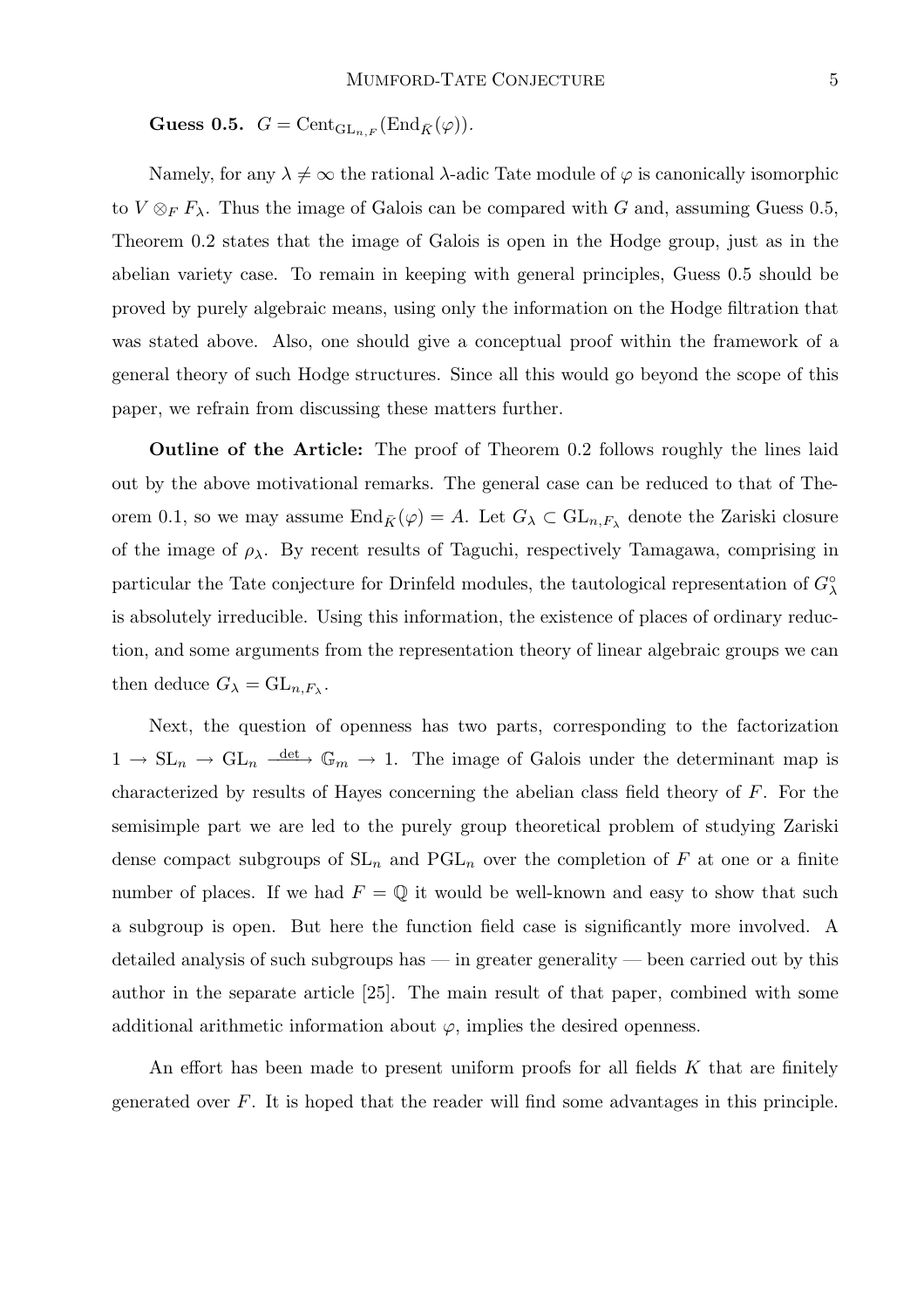In fact, the arguments hardly simplify when K is assumed to be finite over  $F$ . Only in Theorem 1.4 (Taguchi's semisimplicity theorem) it was necessary to obtain the general result by reduction to this case.

The rest of this article is structured as follows. In §1 we fix notations and collect all known facts on Drinfeld modules that will be needed. §2 contains the proof of Theorems 0.1–2, modulo results from the appendices. In §3 we prove Theorem 0.3. There are also two appendices which are independent of the rest of the article. Appendix A contains some results from the representation theory of linear algebraic groups which are used in §2. Finally, Appendix B discusses the concept of Dirichlet density for schemes of arbitrary dimension, for which no suitable reference was found.

Last, but not least, the author wishes to express his gratitude to the institutions and their members that made this work possible. The essential arguments were found during a stay at the Research Institute for Mathematical Sciences at Kyōto University in Spring 1994, that was supported partly by the Japan Association for Mathematical Science. The author extends special thanks to Takayuki Oda for inviting him to Japan and to Akio Tamagawa for giving the stimulus for this work and for many valuable discussions. Thanks are also due to the referee for pointing out a number of minor mistakes.

#### §1. Ingredients from the Arithmetic of Drinfeld Modules

Throughout the article the notations and assumptions of the introduction remain in order. For the fundamentals on Drinfeld modules we refer to Drinfeld's original article [10], to Deligne-Husemoller [9], Goss [16] and [17], or Hayes [19].

The endomorphism ring: For any extension field  $K'$  of K the endomorphism ring End<sub>K'</sub>( $\varphi$ ) consists of the elements of End<sub>K'</sub>( $\mathbb{G}_a$ ) which commute with  $\varphi(A)$ . It is known that  $\text{End}_{K'}(\varphi)$  has no zero-divisors and is projective of finite type as module over A. Since we are in generic characteristic, it is also commutative and of  $A$ -rank at most n (see [10] §2 C). In particular, this implies that all endomorphisms over  $\bar{K}$  are defined already over a fixed finite extension of K.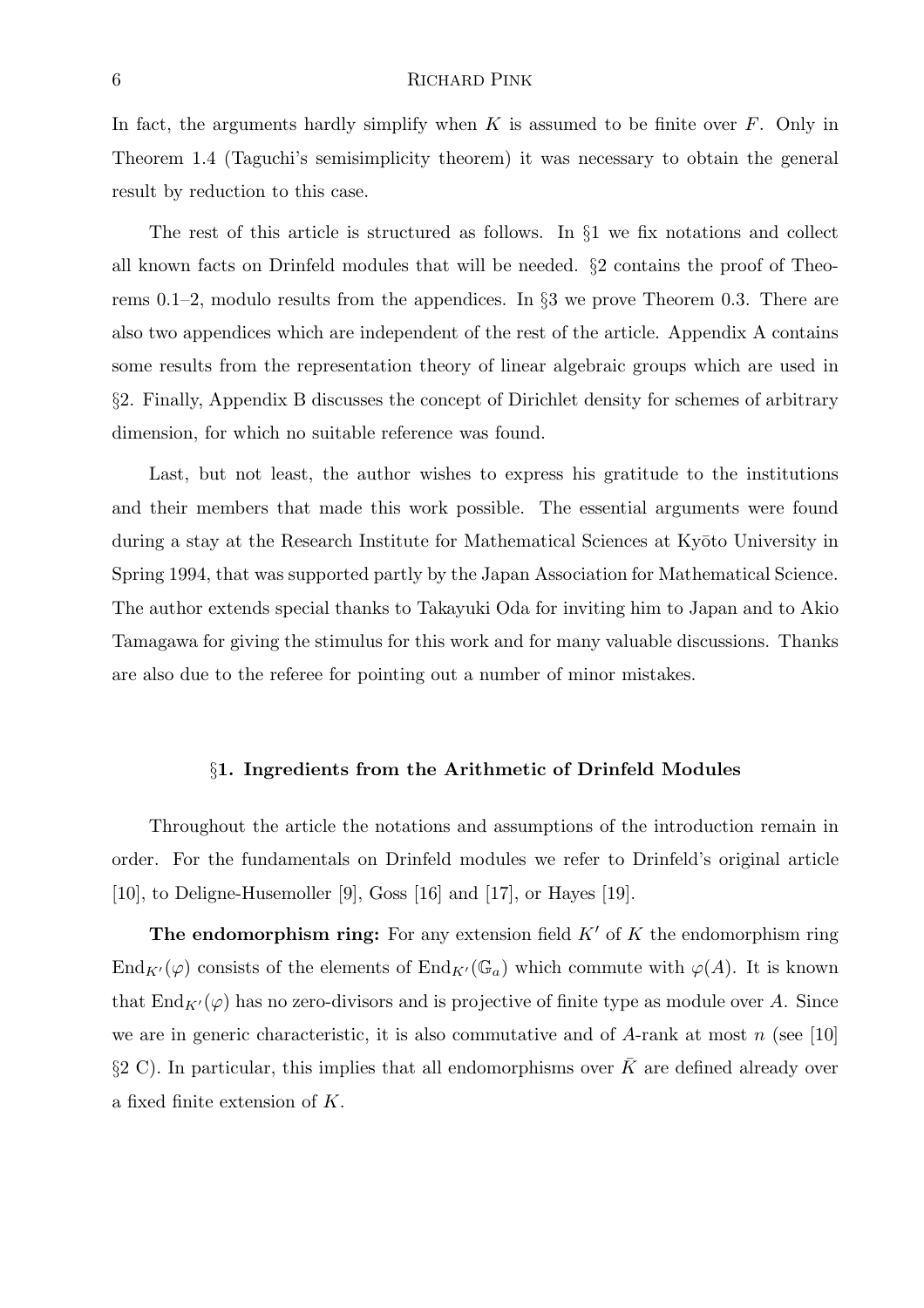Let us abbreviate  $A' := \text{End}_{\bar{K}}(\varphi)$  and  $F' := \text{Quot}(A')$ . Identifying A with its image in A', the homomorphism  $\varphi: A \to \text{End}_K(\mathbb{G}_a)$  extends to a (tautological) homomorphism  $\varphi' : A' \to \text{End}_{\bar{K}}(\mathbb{G}_a)$ . This is again a Drinfeld module, except that  $A'$  may be a nonmaximal order in  $F'$ . There are two ways of dealing with that phenomenon. Following Hayes [18] we could work with non-maximal orders throughout the article, with essentially no changes. Alternatively, we can modify  $\varphi'$  by a suitable isogeny. Let  $\tilde{A}'$  be the normalization of  $A'$  in  $F'$ . By [18] Prop. 3.2 we have:

**Proposition 1.1.** There is a Drinfeld module  $\psi': \tilde{A}' \to \text{End}_{\bar{K}}(\mathbb{G}_a)$  such that  $\psi'|_{A'}$  is isogenous to  $\varphi'$ , i.e. there exists a non-zero  $f \in End_K(\mathbb{G}_a)$  such that  $f \circ \varphi'(x) = \psi'(x) \circ f$ for all  $x \in A'$ . Moreover,  $\psi'$  can be chosen such that the restriction  $\psi'|_A$  is defined over K.

**Specialization:** Since  $A$  is a finitely generated ring, the coefficients of all elements in  $\varphi(A) \subset \text{End}_K(\mathbb{G}_a)$  lie in a finitely generated subring  $R \subset K$ . After enlarging R we may suppose that  $K = \text{Quot}(R)$ . Moreover, after inverting finitely many elements the highest coefficients become units in R. Then  $X := \textbf{Spec}(R)$  is a model of K of finite type over **Spec**  $\mathbb{F}_p$ , and by construction  $\varphi$  defines a family of Drinfeld modules of rank n over X. In particular, for any point  $x \in X$  we obtain a Drinfeld module  $\varphi_x : A \to \text{End}_{k_x}(\mathbb{G}_a)$  of rank n defined over the residue field  $k_x$ .

Let  $d : \text{End}_R(\mathbb{G}_a) \to R$  denote the derivative at the origin of  $\mathbb{G}_a$ , i.e. the action on the Lie algebra of  $\mathbb{G}_a$ . Then  $d \circ \varphi : A \to R$  corresponds to a natural morphism  $X \to \mathbf{Spec}\, A =$  $C \setminus \{\infty\}$ , where C is the smooth projective curve with function field F. The image point of  $x \in X$  is denoted  $\lambda_x$ . We say that  $\varphi_x$  has generic or special characteristic according to whether  $\lambda_x$  is the generic or a closed point of C. For instance,  $\varphi$  itself has generic characteristic. If  $\lambda_x$  is a closed point of C, we identify it with the associated valuation on  $F$ .

**The Tate-module:** Consider any place  $\lambda \neq \infty$  of F and let  $\mathfrak{p}_{\lambda} \subset A$  denote the corresponding maximal ideal. Let  $k_x^{\text{sep}}$  denote a separable closure of the residue field  $k_x$ . For any integer  $i \geq 0$  the elements of  $k_x^{\text{sep}}$  annihilated by all the endomorphisms in  $\varphi(\mathfrak{p}_\lambda^i)$ form an  $A/\mathfrak{p}_{\lambda}^{i}$ -module ker  $(\varphi(\mathfrak{p}_{\lambda}^{i})|_{k_x^{\text{sep}}})$  which is free of rank  $\leq n$ . Thus, the rational Tate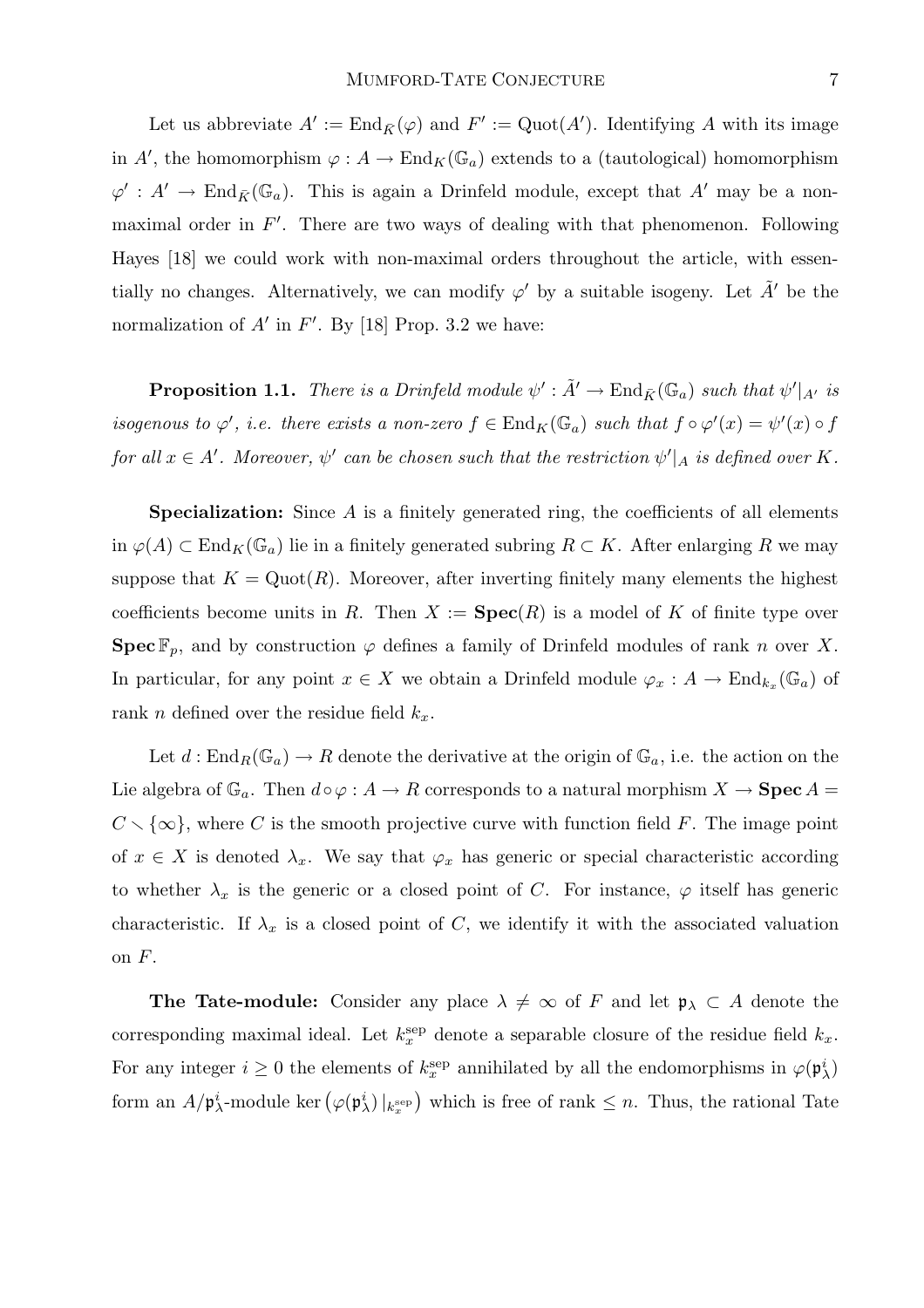module

$$
V_{\lambda}(\varphi_x) := \mathrm{Hom}_{A_{\lambda}}\left(F_{\lambda}, \bigcup_{i \geq 0} \ker \left(\varphi(\mathfrak{p}_{\lambda}^i) \big|_{k_x^{\mathrm{sep}}}\right)\right)
$$

is an  $F_{\lambda}$ -vector space of dimension  $\leq n$ . The dimension is equal to n if and only if  $\lambda \neq \lambda_x$ . If  $\varphi_x$  has special characteristic, the dimension of  $V_{\lambda_x}(\varphi_x)$  is denoted by  $n_x$ . The deficiency  $n-n_x$  is then  $\geq 1$  and called the height of  $\varphi_x$ . If height $(\varphi_x) = 1$ , then  $\varphi_x$  is called ordinary and  $\varphi$  is said to have ordinary reduction at x.

Primarily we are interested in the Tate modules of  $\varphi$ , but they are related to those of the reductions  $\varphi_x$ , as follows. For any  $i \geq 0$  the combined kernel ker $(\varphi(\mathfrak{p}_{\lambda}^i)|_{\mathbb{G}_{a,R}})$  is a finite flat commutative group scheme over  $X$ . Thus the elements of  $K^{\text{sep}}$  annihilated by  $\varphi(\mathfrak{p}_{\lambda}^i)$  already lie in the integral closure  $R^{\text{sep}} \subset K^{\text{sep}}$  of R. Any lift of the point x to a homomorphism  $R^{\text{sep}} \to k_x^{\text{sep}}$  thus induces a natural restriction map

$$
V_{\lambda}(\varphi) \longrightarrow V_{\lambda}(\varphi_x)
$$

which is surjective. For dimension reasons it is an isomorphism whenever  $\lambda \neq \lambda_x$ .

By construction the Tate module  $V_{\lambda}(\varphi_x)$  carries a natural continuous action of the Galois group  $Gal(k_x^{\text{sep}}/k_x)$ . Also, by definition the above restriction map is equivariant under the decomposition group of x inside  $Gal(K^{\text{sep}}/K)$ . Note that the inertia group always acts trivially on the right hand side. Thus in the case  $\lambda \neq \lambda_x$  we deduce that the representation of Gal( $K^{\text{sep}}/K$ ) on  $V_{\lambda}(\varphi)$  is unramified at x and the action of the decomposition group is determined already by the arithmetic of  $\varphi_x$ .

In the following we choose a basis of  $V_{\lambda}(\varphi)$ , so that the Galois action corresponds to a continuous homomorphism

$$
\rho_{\lambda}: \text{Gal}(K^{\text{sep}}/K) \to \text{GL}_n(F_{\lambda}).
$$

Drinfeld modules over finite fields: Let us apply the preceding remarks to a closed point  $x \in X$ . For  $\lambda \neq \lambda_x$  the action of the decomposition group is determined by the image of the Frobenius element  $Frob_x \in Gal(K^{\text{sep}}/K)$ . We shall use the following fundamental facts.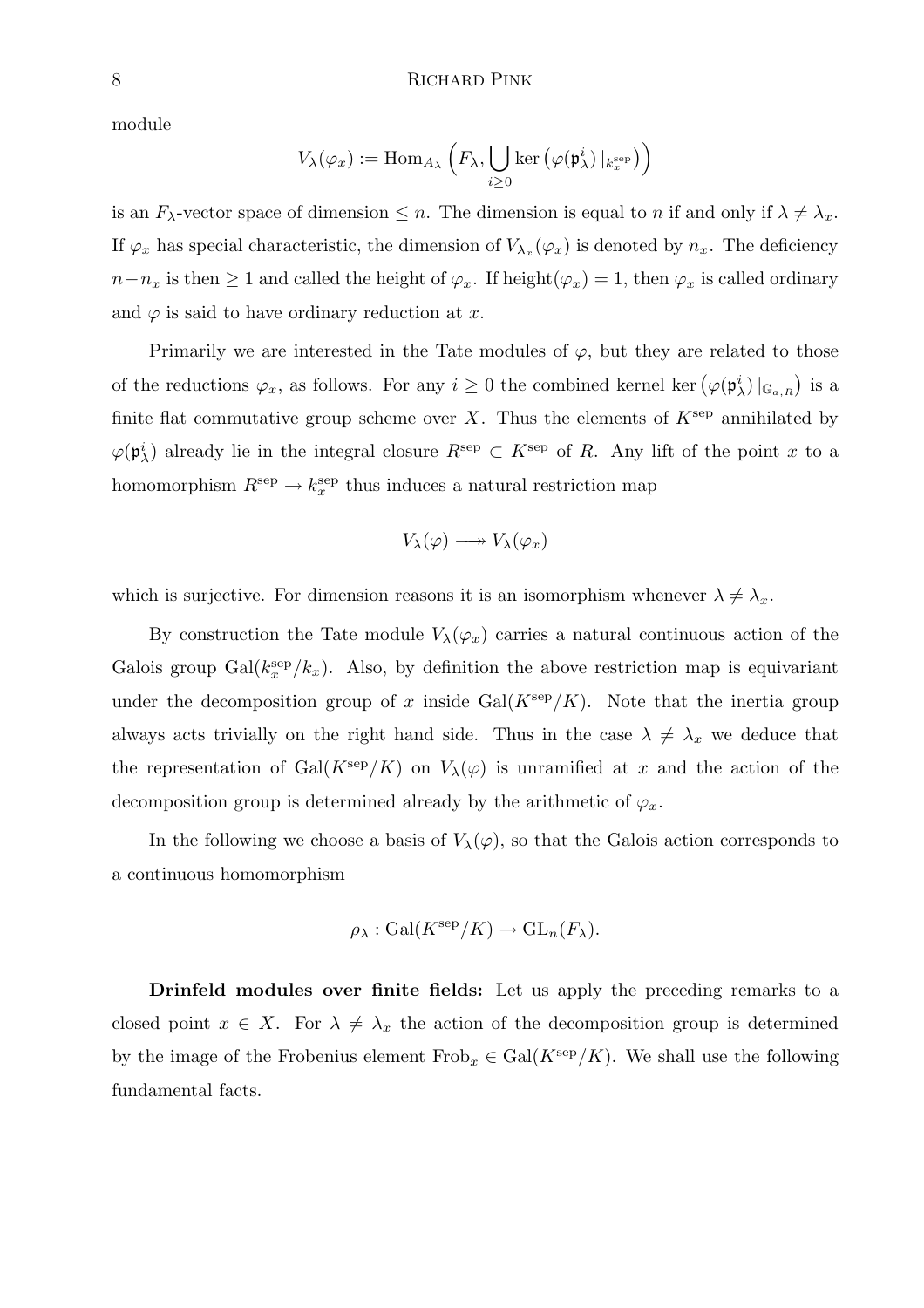**Theorem 1.2.** (cf. [15] Thm. 3.2.3 (b).) The characteristic polynomial of  $\rho_{\lambda}(\text{Frob}_x)$ has coefficients in A and is independent of  $\lambda$ , as long as  $\lambda \neq \lambda_x$ ,  $\infty$ .

Let  $\alpha_1, \ldots, \alpha_n$  be the eigenvalues of  $\rho_\lambda(\text{Frob}_x)$  in an algebraic closure  $\bar{F}$  of F. Consider an arbitrary place  $\lambda_1$  of F and an extension  $\bar{\lambda}_1$  to  $\bar{F}$ . We normalize the valuation ord $_{\bar{\lambda}_1}$  in such a way that a uniformizer at  $\lambda_1$  in F has valuation 1. The following can be said about the valuations of the  $\alpha_i$ . Let  $\mathbb{F}_{\lambda_1}$  denote the residue field at  $\lambda_1$ .

**Theorem 1.3.** (cf. Drinfeld [11] Prop. 2.1 or [15] Thm. 3.2.3 c–d.)

- (a) We have  $\operatorname{ord}_{\bar{\lambda}_1}(\alpha_i) = 0$  for all  $1 \leq i \leq n$  and  $\lambda_1 \neq \lambda_x$ ,  $\infty$ .
- (b) For all  $1 \leq i \leq n$  we have

$$
\mathrm{ord}_{\overline{\infty}}(\alpha_i) = -\frac{1}{n} \cdot \frac{[k_x/\mathbb{F}_p]}{[\mathbb{F}_{\infty}/\mathbb{F}_p]}.
$$

(c) We have

$$
\operatorname{ord}_{\bar{\lambda}_x}(\alpha_i) \begin{cases} = 0 & \text{for precisely } n_x \text{ of the } \alpha_i, \text{ and} \\ > 0 & \text{for the remaining } n - n_x \text{ of the } \alpha_i. \end{cases}
$$

The global Galois representation: In the rest of this section we list three crucial known facts which give lower bounds on the image of the Galois representation  $\rho_{\lambda}$ .

**Theorem 1.4.**  $V_{\lambda}(\varphi)$  is a semisimple  $F_{\lambda}[\text{Gal}(K^{\text{sep}}/K)]$ -module.

*Proof:* This was proved by Taguchi ([31] Th. 0.1) in the case that K is a finite extension of F. We deduce from this the general case, as follows. First note that the semisimplicity of the action of a subgroup  $\Delta \subset GL_n(F_\lambda)$  depends only on the subalgebra  $F_{\lambda} \Delta \subset M_{n \times n}(F_{\lambda}).$  Let  $\Gamma_{\lambda} := \rho_{\lambda}(\text{Gal}(K^{\text{sep}}/K)).$ 

**Lemma 1.5.** There exists an open normal subgroup  $\Gamma_1 \subset \Gamma_\lambda$  such that for any subgroup  $\Delta \subset \Gamma_{\lambda}$  with  $\Delta \Gamma_1 = \Gamma_{\lambda}$  we have  $F_{\lambda} \Delta = F_{\lambda} \Gamma_{\lambda}$ .

*Proof:* Select elements  $\gamma_i \in \Gamma_\lambda$  which form a basis of  $F_\lambda \Gamma_\lambda$ . If each of these is allowed to move in a small neighborhood, they still remain linearly independent. Thus there exists an open normal subgroup  $\Gamma_1 \subset \Gamma_\lambda$  such that the elements  $\gamma_i \gamma_{1,i}$  form a basis of  $F_\lambda \Gamma_\lambda$  for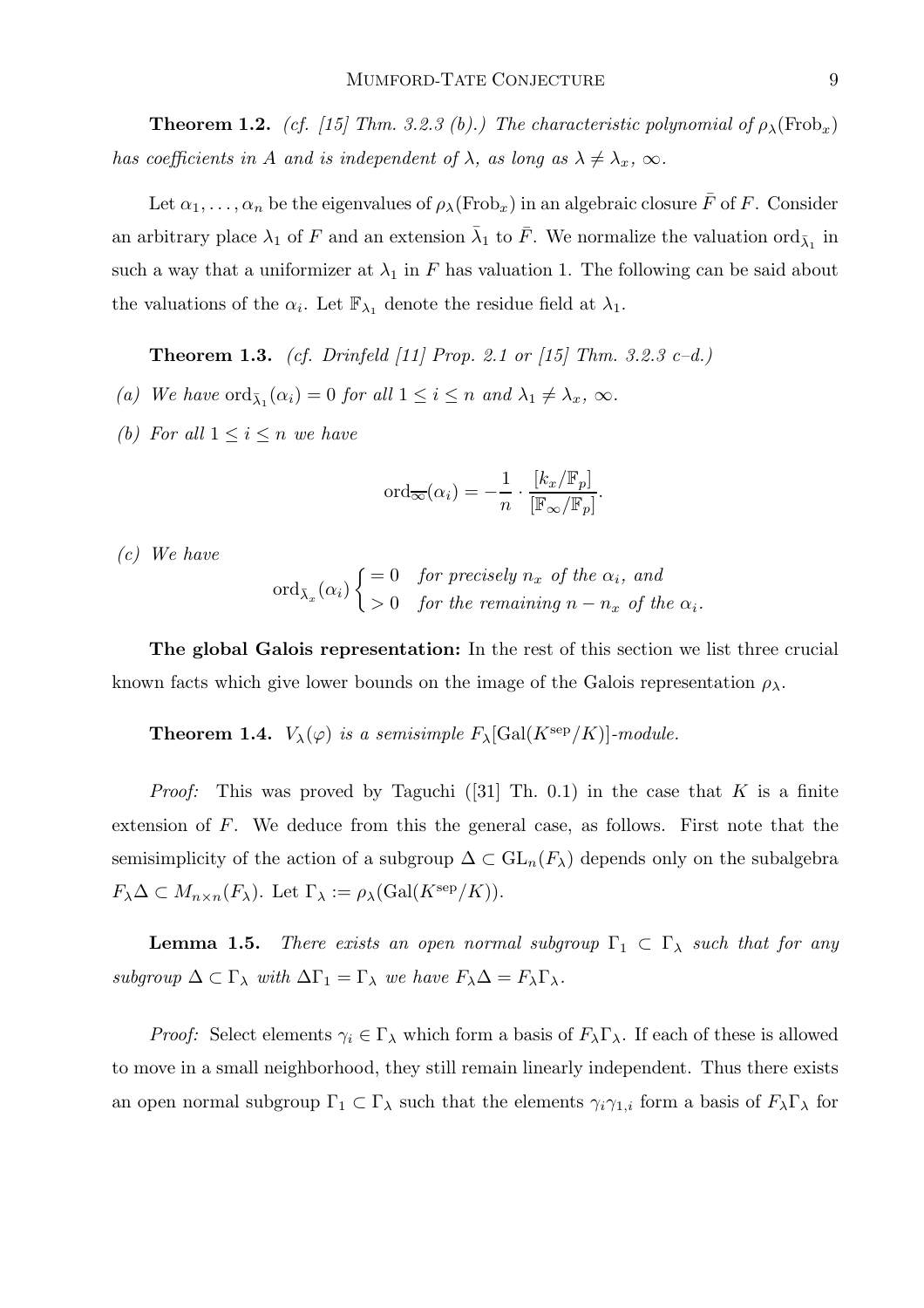any choice of  $\gamma_{1,i} \in \Gamma_1$ . If  $\Delta\Gamma_1 = \Gamma_\lambda$ , we can choose the  $\gamma_{1,i}$  so that  $\gamma_i \gamma_{1,i} \in \Delta$ . The assertion follows.  $\Box$ 

Choose a subgroup  $\Gamma_1 \subset \Gamma_\lambda$  as in Lemma 1.5 and let  $\tilde{K}$  be the corresponding finite Galois extension of K. Let  $\tilde{X}$  be the normalization of X in  $\tilde{K}$ , and denote the morphism  $\tilde{X} \to X$  by  $\pi$ .

**Lemma 1.6.** There exists a point  $x \in X$  so that

- (a)  $k_x$  is a finite extension of F, and
- (b)  $\pi^{-1}(x) \subset \tilde{X}$  is irreducible.

*Proof:* This is an easy consequence of the fact that  $F$  is Hilbertian (cf. [13] Cor.12.8). As an alternative we give a direct proof using standard Bertini type arguments. Let  $\mathbb{F}_q \subset K$  and  $\mathbb{F}_{\tilde{q}} \subset \tilde{K}$  denote the respective fields of constants. Choose an infinite field  $\mathbb{F}_q \subset k \subset \bar{\mathbb{F}}_{\tilde{q}}$  with  $k \cap \mathbb{F}_{\tilde{q}} = \mathbb{F}_q$ , and put  $\tilde{k} := k \cdot \mathbb{F}_{\tilde{q}} \cong k \otimes_{\mathbb{F}_q} \mathbb{F}_{\tilde{q}}$ . After shrinking X we may choose a dominant quasi-finite morphism  $f: X \to \mathbb{A}^d_{\mathbb{F}_q}$  where  $d := \dim(X)$ . Consider the commutative diagram



Note that  $\tilde{X} \times_{\mathbb{F}_{q}} \tilde{k}$  is geometrically irreducible over  $\tilde{k}$ , and the morphism g is dominant and quasi-finite. Thus by repeatedly applying Jouanolou's version [21] Th. 6.3 of Bertini's theorem we find that  $g^{-1}(\tilde{L})$  is geometrically irreducible of dimension 1 for every sufficiently generic affine line  $\tilde{L} \subset \mathbb{A}_{\tilde{k}}^d$ .

Since k is infinite, we may suppose that  $\tilde{L}$  is already defined over k, i.e. that  $\tilde{L} = L \times_k \tilde{k}$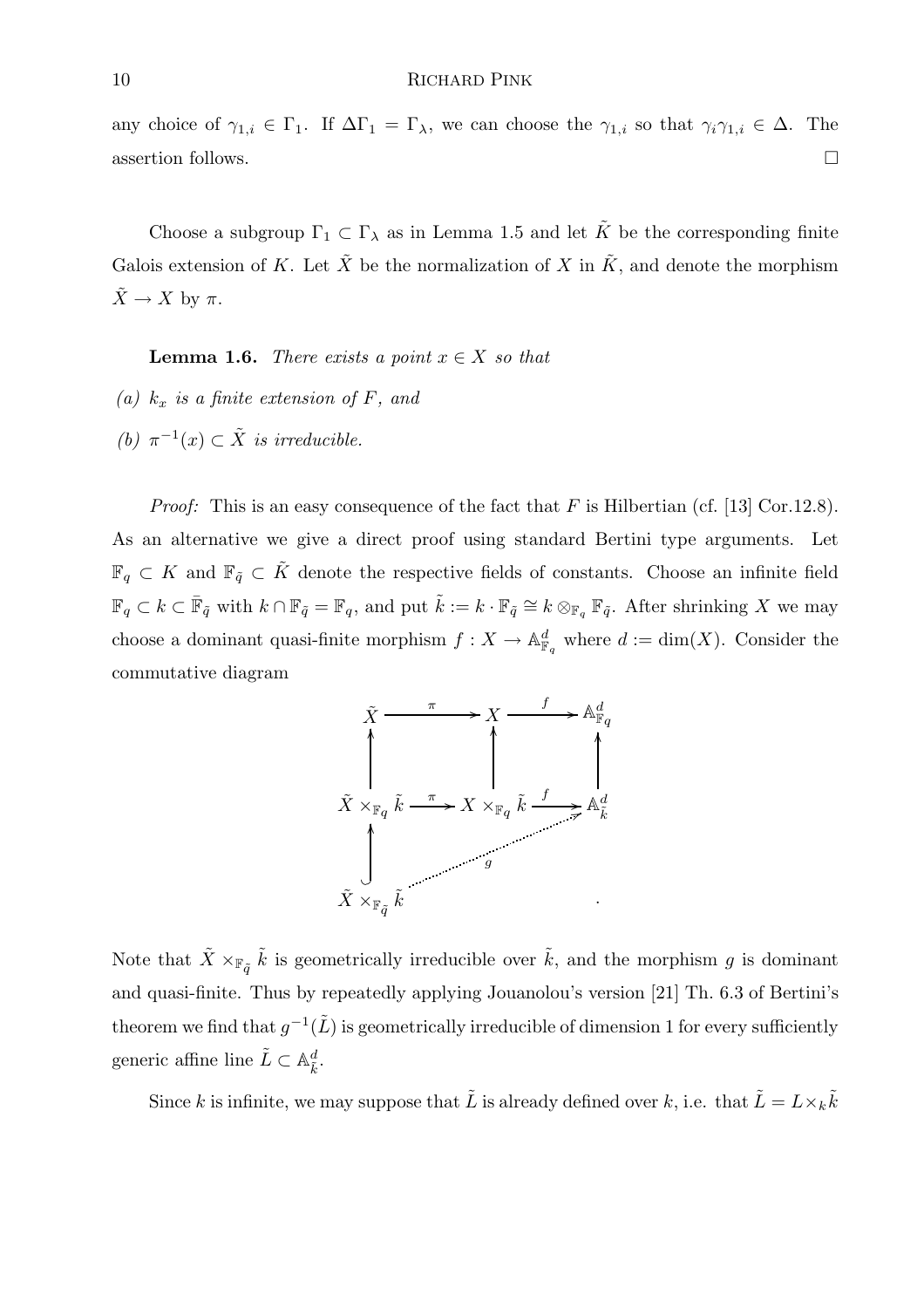for a line  $L \subset \mathbb{A}_k^d$ . Then the diagram



is cartesian. Let  $x \in X$  be the image of the generic point of  $f^{-1}(L)$ . Then the irreducibility of  $g^{-1}(\tilde{L})$  implies that of  $\pi^{-1}(x)$ , whence condition (b).

In order to satisfy condition (a) let us suppose that the first coordinate of  $f$  factors through the morphism  $X \longrightarrow C \setminus \{\infty\}$ . Consider the commutative diagram



For generic L the morphism  $L \to \mathbb{A}^1_{\mathbb{F}_p}$  is non-constant. It follows that the morphism  $f^{-1}(L) \to C$  is non-constant, which implies condition (a).

To prove Theorem 1.4 we choose x as in Lemma 1.6 and let  $\Delta_{\lambda}$  be the image of  $Gal(k_x^{\text{sep}}/k_x)$  in its representation on  $V_{\lambda}(\varphi_x)$ . Since  $\varphi_x$  does not have characteristic  $\lambda$ , this Tate module can be identified with  $V_{\lambda}(\varphi)$ , which makes  $\Delta_{\lambda}$  a subgroup of  $\Gamma_{\lambda}$ . Condition 1.6 (b) now means that  $\Delta_{\lambda}\Gamma_1 = \Gamma_{\lambda}$ . Thus from Lemma 1.5 we deduce  $F_{\lambda}\Delta_{\lambda} = F_{\lambda}\Gamma_{\lambda}$ . On the other hand, by Lemma 1.6 (a) and the theorem of Taguchi ([31] Th. 0.1) the ring on the left hand side acts semisimply. This proves Theorem 1.4.  $\Box$ 

The next result characterizes the commutant of the image of Galois. The definition of Tate modules shows that the endomorphism ring of  $\varphi$  acts on the Tate module by a natural homomorphism

$$
\operatorname{End}_K(\varphi) \otimes_A F_\lambda \longrightarrow \operatorname{End}_{F_\lambda}(V_\lambda(\varphi)).
$$

This action commutes with the action of  $Gal(K^{\text{sep}}/K)$ .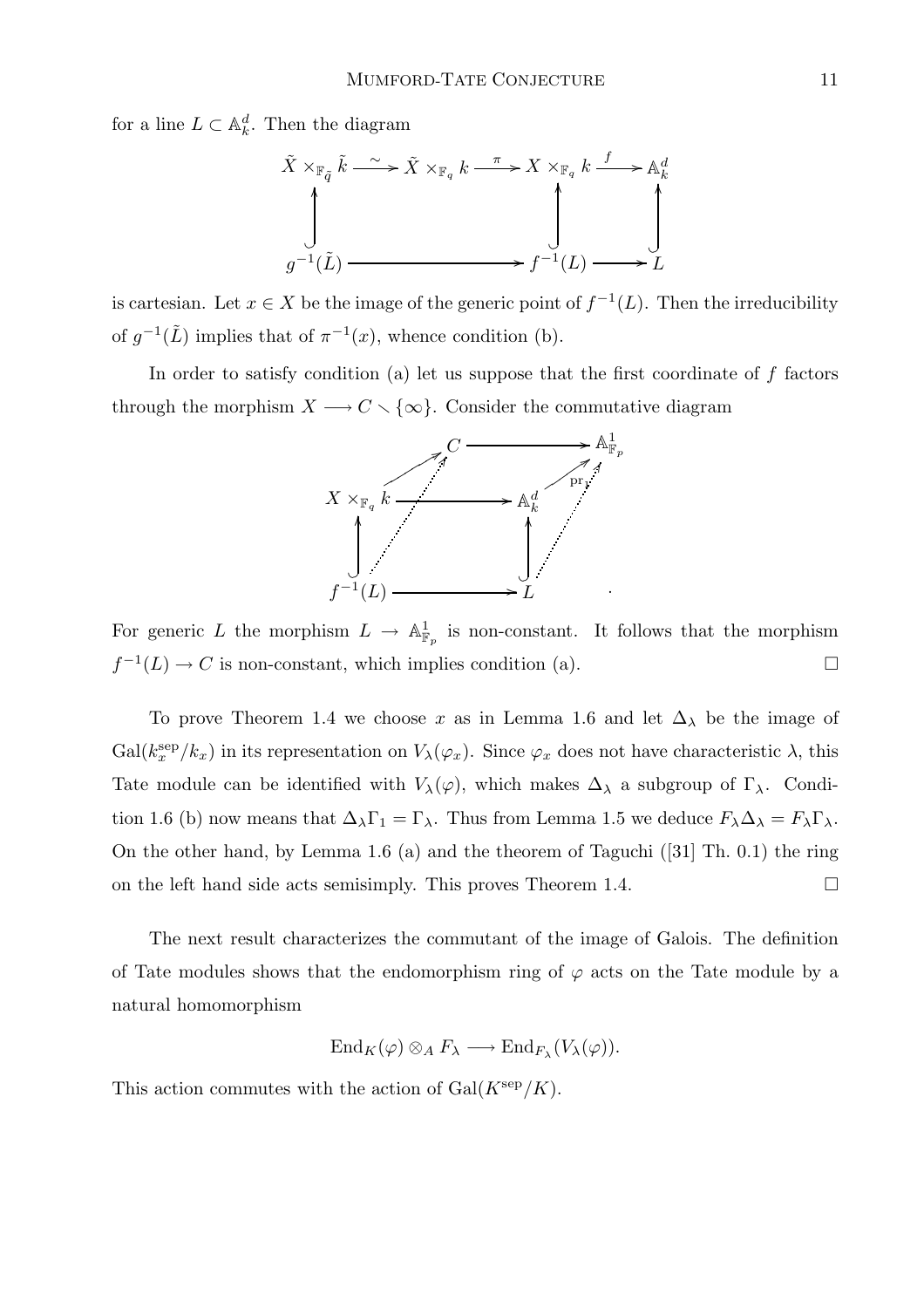Theorem 1.7. (The "Tate conjecture": see Taguchi [32], resp. Tamagawa [33].) The natural map

$$
\operatorname{End}_K(\varphi) \otimes_A F_\lambda \longrightarrow \operatorname{End}_{F_\lambda[\operatorname{Gal}(K^{\operatorname{sep}}/K)]}(V_\lambda(\varphi))
$$

is an isomorphism.

The last ingredient is the characterization of the determinant of the Galois representation.

**Theorem 1.8.** Let  $\mathbb{A}_F^f$  $^J_F$  denote the adeles of F outside the place  $\infty$ . Then the image of the composite homomorphism

$$
\mathrm{Gal}(K^{\mathrm{sep}}/K) \longrightarrow \mathrm{GL}_n(\mathbb{A}_F^f) \xrightarrow{\mathrm{det}} \mathrm{GL}_1(\mathbb{A}_F^f)
$$

is open.

*Proof:* If  $n = 1$ , then  $\varphi$  can be defined already over a finite extension of F. Thus in this case the openness follows, essentially, from the abelian class field theory of  $F$ : see Hayes [19] Thm. 12.3 and Thm. 16.2 or [18] Thm. 9.2. (The result goes back to Drinfeld [10] §8 Thm.1, cf. also Goss [17] §7.7). For arbitrary n one can construct a "determinant" Drinfeld module  $\psi : A \to \text{End}_K(\mathbb{G}_a)$  of rank 1 whose Tate modules are isomorphic to the highest exterior powers of the Tate modules of  $\varphi$ . In other words, for every  $\lambda \neq \infty$ one can define an isomorphism  $V_\lambda(\psi) \cong \bigwedge_{F_\lambda}^n V_\lambda(\varphi)$  which is  $Gal(K^{\text{sep}}/K)$ -equivariant (see Anderson [1], or Goss [16] Ex. 2.6.3). Thus the assertion reduces to the case  $n = 1$ .

#### §2. Openness of the Image of Galois

The aim of this section is to prove Theorems 0.1 and 0.2 of the introduction. We first assume that  $\text{End}_{\bar{K}}(\varphi) = A$ ; this assumption will remain in force until we turn to Theorem 0.2 at the end of the section. For any place  $\lambda \neq \infty$  of F we abbreviate

$$
\Gamma_{\lambda} := \rho_{\lambda}(\text{Gal}(K^{\text{sep}}/K)) \subset \text{GL}_n(F_{\lambda}).
$$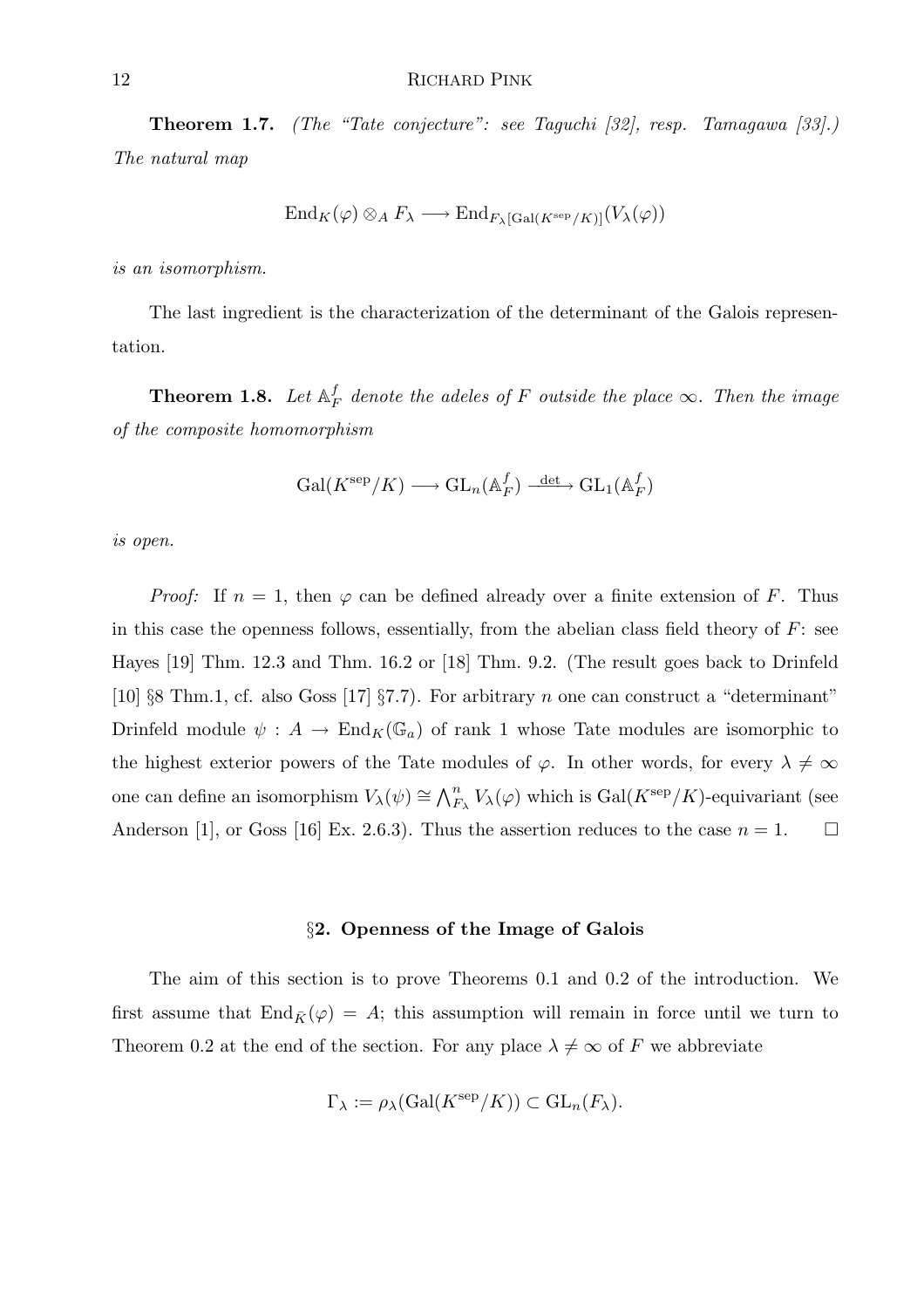Let  $G_\lambda\subset \mathrm{GL}_{n,F_\lambda}$  denote the Zariski closure of  $\Gamma_\lambda$ . Later on we shall see that  $G_\lambda=\mathrm{GL}_{n,F_\lambda},$ but for the moment we do not even know whether  $G_{\lambda}$  is connected. Let  $G_{\lambda}^{\circ}$  denote its identity component. Then  $G_{\lambda}^{\circ}(F_{\lambda}) \cap \Gamma_{\lambda}$  is the image of  $Gal(K^{\text{sep}}/K')$  for some finite extension K' of K in  $K^{\text{sep}}$ . By Theorems 1.4 and 1.7 applied to K' in place of K we know that  $Gal(K^{\text{sep}}/K')$  acts absolutely irreducibly on the Tate module. It follows that the tautological representation of  $G^{\circ}_{\lambda}$  is also absolutely irreducible. In particular, this implies that  $G_{\lambda}^{\circ}$  is a reductive group (cf. Fact A.1 of the Appendix A).

For any closed point  $x \in X$  we define

$$
a_x := \text{tr}(\rho_\lambda(\text{Frob}_x)) \cdot \text{tr}(\rho_\lambda(\text{Frob}_x)^{-1}).
$$

By Theorem 1.2 this is an element of F which depends only on x, as long as  $\lambda \neq \lambda_x$ ,  $\infty$ . As x varies, these elements capture enough arithmetic information for all our purposes. First, by an adaptation of the argument in [24] Prop. 2.7 we obtain the following sufficient criterion for ordinary reduction.

# Lemma 2.1. Assume

- $(a)$   $[k_x/\mathbb{F}_{\lambda_x}] = 1$ , and
- (b)  $a_x$  is not a constant function in F, if  $n \geq 2$ .

Then 
$$
\varphi
$$
 has ordinary reduction at  $x$ .

*Proof:* In the case  $n = 1$  there is nothing to prove, so we assume  $n \geq 2$ . If  $\alpha_1, \ldots, \alpha_n \in$  $\overline{F}$  are the eigenvalues of  $\rho_{\lambda}(\text{Frob}_x)$ , we have

$$
a_x = \left(\sum_{i=1}^n \alpha_i\right) \cdot \left(\sum_{i=1}^n \alpha_i^{-1}\right) = \sum_{i,j=1}^n \frac{\alpha_i}{\alpha_j}.
$$

Now Theorem 1.3 has the following consequences. First the term  $\alpha_i/\alpha_j$  is a unit at all places of  $\bar{F}$  not dividing  $\lambda_x$ . Therefore  $a_x$  is integral at these places. Next we have

$$
\operatorname{ord}_{\bar{\lambda}_1} \left( \prod_{i=1}^n \alpha_i \right) = \begin{cases} 0 & \text{for } \lambda_1 \neq \lambda_x, \, \infty, \\ -[k_x/\mathbb{F}_p]/[\mathbb{F}_\infty/\mathbb{F}_p] & \text{for } \lambda_1 = \infty, \end{cases}
$$

where  $\lambda_1$  is an arbitrary place of F. Since  $\prod_{i=1}^n \alpha_i$  is an element of F, the product formula implies

$$
\mathrm{ord}_{\bar{\lambda}_x}(\prod_{i=1}^n\alpha_i)=[k_x/\mathbb{F}_{\lambda_x}].
$$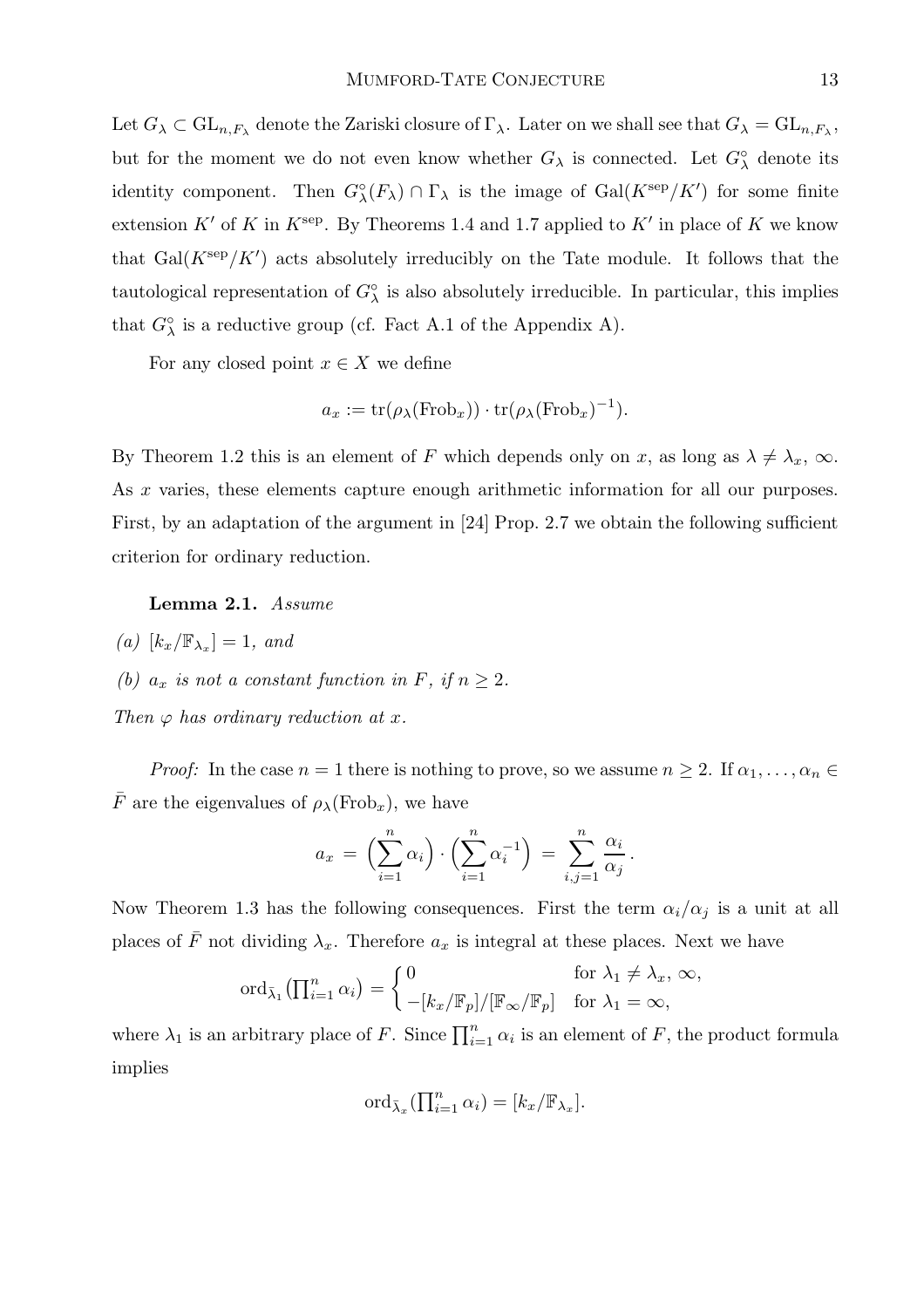By assumption (a) this value is equal to 1. Suppose now that  $height(\varphi_x) = n - n_x$ 1. Then Theorem 1.3 (c) implies that  $0 \leq \text{ord}_{\bar{\lambda}_x}(\alpha_i) < 1$  for all i. It follows that  $\text{ord}_{\bar{\lambda}_x}(\alpha_i/\alpha_j) > -1$  and hence  $\text{ord}_{\bar{\lambda}_x}(a_x) > -1$ . Since  $a_x$  is an element of F, its valuation is an integer, so  $a_x$  is integral at  $\lambda_x$ . Thus we have shown that  $a_x$  is integral at all places of F, contradicting assumption (b).

**Lemma 2.2.** The set of closed points  $x \in X$  satisfying condition (b) of Lemma 2.1 has Dirichlet density  $> 0$ .

*Proof:* Fix a place  $\lambda \neq \infty$  of F, and recall that the given representation of  $G^{\circ}_{\lambda}$ is absolutely irreducible. We may assume that  $n \geq 2$ . Then Proposition A.2 of the Appendix A implies that the morphism

$$
G^{\circ}_{\lambda} \to \mathbb{A}^1_{F_{\lambda}}, \ g \mapsto \text{tr}(g) \cdot \text{tr}(g^{-1})
$$

is non-constant. Since the constant field of F is finite, we deduce that the elements  $g \in G_{\lambda}$ for which  $\text{tr}(g) \cdot \text{tr}(g^{-1})$  lies in this constant field form a Zariski closed proper subset. Let us call it  $Z_\lambda$ . By the definition of  $G_\lambda$  as Zariski closure of  $\Gamma_\lambda$ , the intersection  $Z_\lambda(F_\lambda) \cap \Gamma_\lambda$ is a proper closed subset of  $\Gamma_{\lambda}$ . With the Cebotarev density theorem (see Theorem B.9 of the Appendix B) we conclude that the set of closed points  $x \in X$  with  $\rho_\lambda(\text{Frob}_x) \notin Z_\lambda$ has Dirichlet density  $> 0$ , as desired.

By Proposition B.8 of the Appendix B, applied to  $Y = C$ , the set of closed points  $x \in X$  satisfying condition (a) of Lemma 2.1 has Dirichlet density 1. Combining this with Lemmas 2.1–2 we obtain a first approximation to Theorem 0.3.

**Corollary 2.3.** The set of closed points  $x \in X$  where  $\varphi$  has ordinary reduction has Dirichlet density  $> 0$ .

The set of  $a_x$  also enjoys the following property, which will be needed below.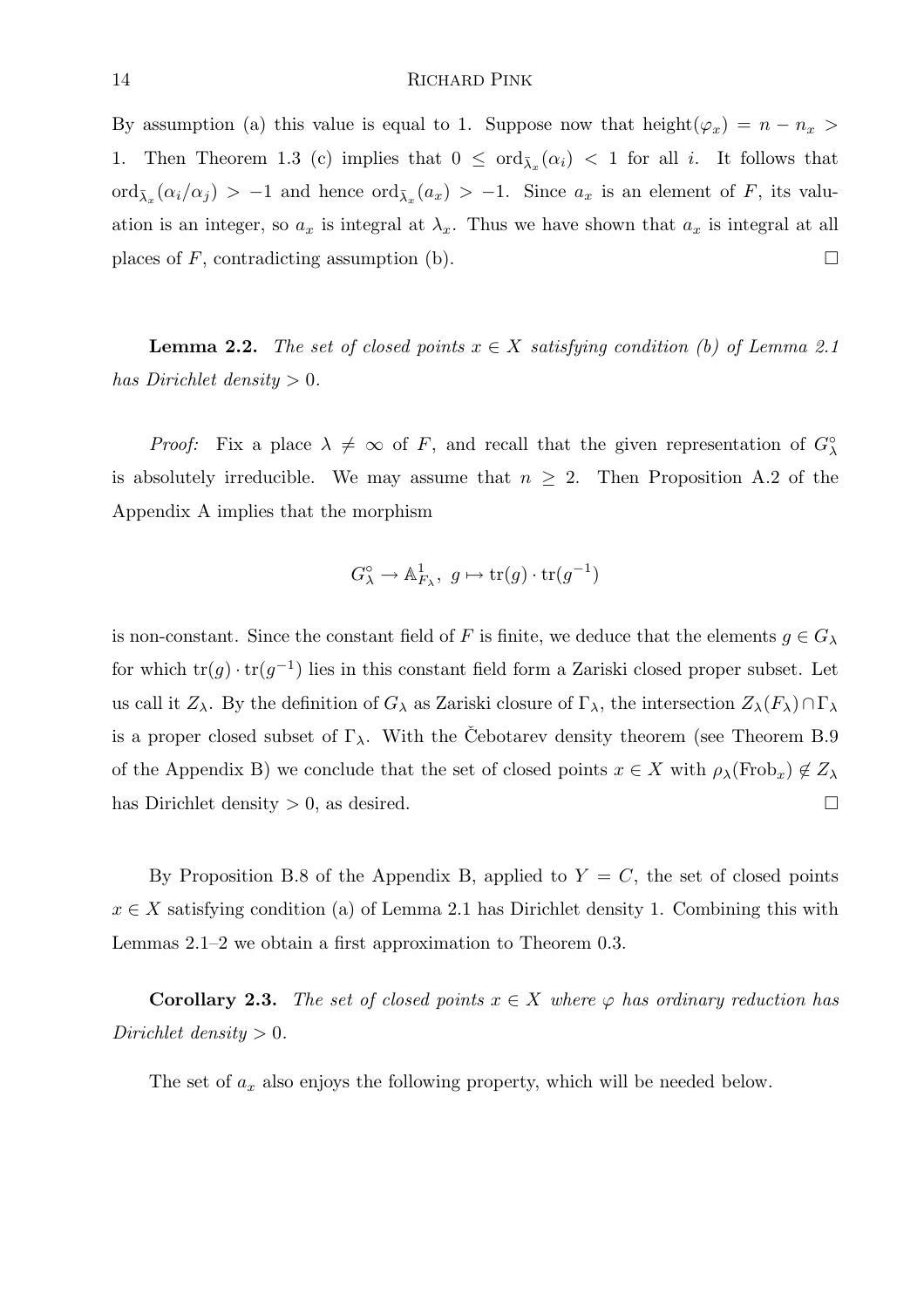**Proposition 2.4.** Consider any Zariski open dense subset  $U \subset X$ . If  $n \geq 2$ , then F is the field generated by the elements  $a_x$  for all closed points  $x \in U$ .

*Proof:* Let  $E \subset F$  be the subfield generated by the  $a_x$  in question. By Lemma 2.2, combined with Proposition B.7 (f) of the Appendix B, some such  $a_x$  is non-constant. Thus E has transcendence degree 1 over  $\mathbb{F}_p$ , and therefore  $[F/E]$  is finite. For any closed point  $x \in U$  let  $\mu_x$  denote the place of E below  $\lambda_x$ . Let D be the smooth projective curve with function field  $E$ , and apply Proposition B.8 of the Appendix B to the composite morphism  $U \to C \to D$ . We find that the set of  $x \in U$  for which  $[k_x/\mathbb{F}_{\mu_x}] = 1$  has Dirichlet density 1. Using Lemma 2.2 again we may choose  $x \in U$  such that  $a_x$  is non-constant and  $\left[k_x/\mathbb{F}_{\mu_x}\right]=1.$ 

As in the proof of Lemma 2.1 we see that, as an element of  $F$ , the function  $a_x$  has a unique pole at  $\lambda_x$  and this pole is simple. But  $a_x$  is contained in E, so there it must have a simple pole at  $\mu_x$ , and  $\lambda_x$  is unramified over  $\mu_x$ . The choice of x implies that  $[\mathbb{F}_{\lambda_x}/\mathbb{F}_{\mu_x}] = 1$ , so the local degree  $[F_{\lambda_x}/E_{\mu_x}]$  is equal to 1. On the other hand, going back to F we find that  $a_x$  has a pole at every place dividing  $\mu_x$ . Thus  $\lambda_x$  is the only place of F above  $\mu_x$ . It follows that the global degree  $[F/E]$  is equal to the local degree, i.e. = 1, as desired.  $\Box$ 

Next we relate the valuations of the Frobenius eigenvalues to information about the algebraic groups  $G_\lambda$ . Consider a closed point  $x \in X$  and choose an element  $t_x \in GL_n(F)$ whose characteristic polynomial coincides with that of  $\rho_{\lambda}(\text{Frob}_x)$ . As the characteristic of F is non-zero, some positive power of  $t_x$  is semisimple and lies in a unique conjugacy class. Let  $T_x \subset GL_{n,F}$  be the Zariski closure of the subgroup generated by  $t_x$ . By construction the identity component of  $T_x$  is a torus, called Frobenius torus (following Serre, cf. [28],  $[4]$ .

**Lemma 2.5.** If  $\varphi$  has ordinary reduction at x, then  $T_x$  possesses a cocharacter over  $\bar{F}$  which in the given representation has weight 1 with multiplicity 1, and weight 0 with multiplicity  $n-1$ .

*Proof:* The character group  $X^*(T_x) := \text{Hom}(T_x \times_F \overline{F}, \mathbb{G}_m)$  is related to the cocharacter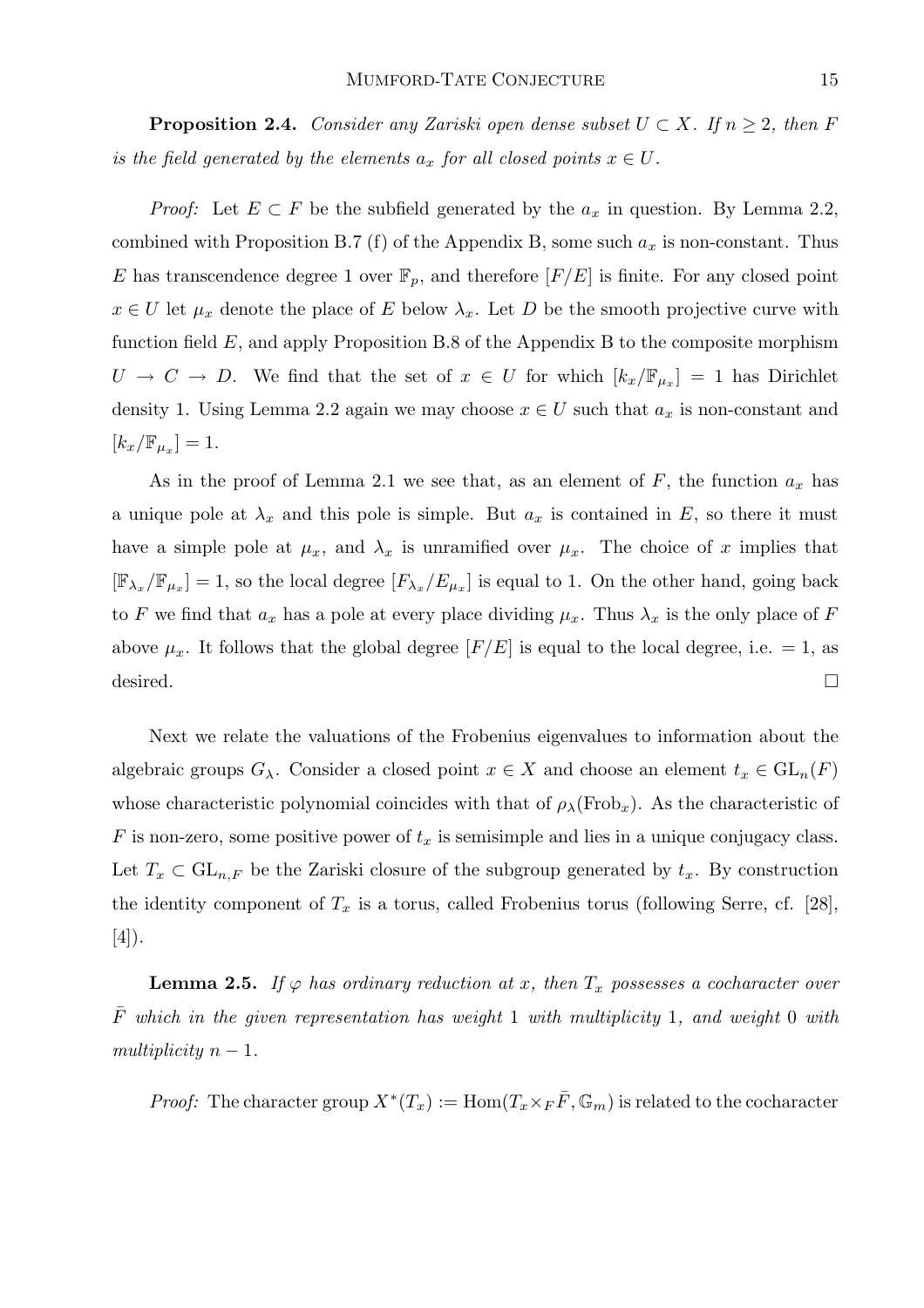group by a canonical isomorphism  $Y_*(T_x) := \text{Hom}(\mathbb{G}_m, T_x \times_F \overline{F}) \cong \text{Hom}(X^*(T_x), \mathbb{Z})$ . Thus, with  $\bar{\lambda}_x$  as in Theorem 1.3, the linear form

$$
X^*(T_x) \longrightarrow \mathbb{Q}, \ \chi \mapsto \text{ord}_{\bar{\lambda}_x}(\chi(t_x))
$$

defines an element of  $Y_*(T_x)\otimes\mathbb{Q}$ . By Theorem 1.3 (c) its weights in the given representation are 0 with multiplicity  $n_x = n - 1$ , and some positive value with multiplicity 1. After rescaling this element so that the positive weight is 1, all its weights are integral, so we obtain an element of  $Y_*(T_x)$  with the desired properties.

Now we have collected enough information about  $G_{\lambda}$  to be able to prove

**Proposition 2.6.** For any  $\lambda \neq \infty$  we have  $G_{\lambda} = GL_{n,F_{\lambda}}$ .

*Proof:* It is enough to prove  $G^{\circ}_{\lambda} = GL_{n,F_{\lambda}}$ . Recall that the tautological representation of this group is absolutely irreducible. By Corollary 2.3 we may choose a closed point  $x \in X$ with  $\lambda_x \neq \lambda$ , such that  $\varphi$  has ordinary reduction at x. Then the semisimple parts of  $t_x$  and  $\rho_{\lambda}(\text{Frob}_x)$  are conjugate in  $\text{GL}_n(F_{\lambda})$ . Therefore, the group  $T_x \times_F F_{\lambda}$  is conjugate to an algebraic subgroup of  $G_{\lambda}$ . It follows that  $G_{\lambda}$  possesses a cocharacter over  $\bar{F}_{\lambda}$  with the same weights as in Lemma 2.5. Since any cocharacter factors through the identity component, the same follows for the group  $G^{\circ}_{\lambda}$ . The assertion now follows from Proposition A.3 of the Appendix A.  $\Box$ 

After these preparations we are ready to prove Theorem 0.1. Let us abbreviate  $F_{\Lambda}$  :=  $\bigoplus_{\lambda \in \Lambda} F_{\lambda}$ . Let  $\Gamma_{\Lambda}$  denote the image of  $Gal(K^{\rm sep}/K)$  in  $GL_n(F_{\Lambda}) = \prod_{\lambda \in \Lambda} GL_n(F_{\lambda})$ , and  $\Gamma'_\Lambda$  the closure of its commutator subgroup. By Theorem 1.8 it suffices to show that  $\Gamma'_\Lambda$  is open in  $SL_n(F_\Lambda)$ . We may assume that  $n \geq 2$  since otherwise there is nothing to prove.

By Proposition 2.6 we know already that the image of  $\Gamma_{\Lambda}$  in PGL<sub>n</sub>( $F_{\lambda}$ ) is Zariski dense for each  $\lambda \in \Lambda$ . We also need to know that the coefficients of  $\Gamma_{\Lambda}$  in the adjoint representation of  $PGL_{n,F_{\Lambda}}$  cannot be made to lie in a proper subring of  $F_{\Lambda}$ . This is achieved by the following lemma. Let  $\mathcal{O} \subset F_{\Lambda}$  be the closure of the subring generated by 1 and by  $tr(\mathrm{Ad}_{\mathrm{PGL}_n}(\Gamma_\Lambda)).$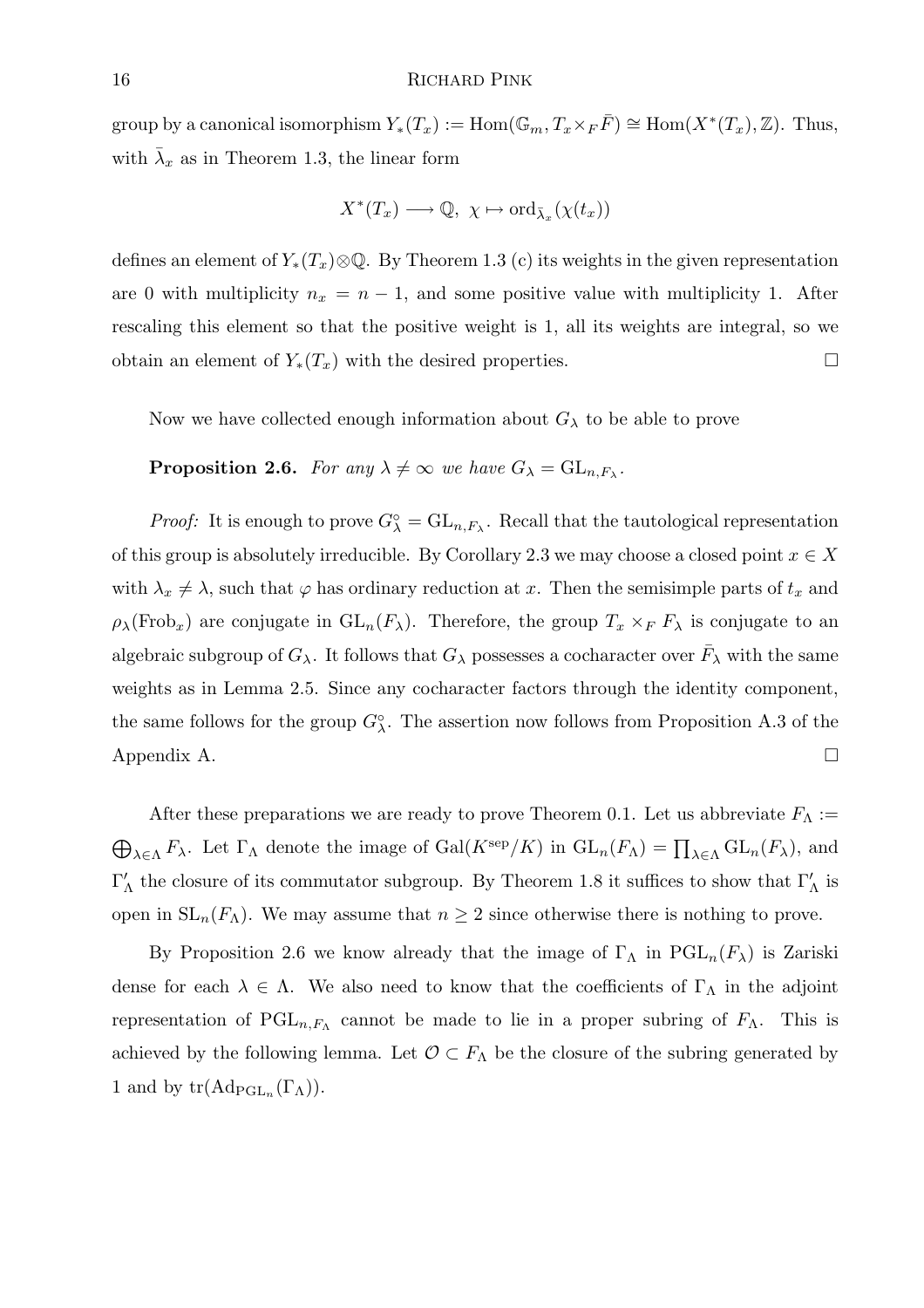**Lemma 2.7.**  $F_{\Lambda}$  is the total ring of quotients of  $\mathcal{O}$ .

*Proof:* Let  $U \subset X$  be the Zariski open subset consisting of all points x with  $\lambda_x \notin \Lambda$ . Then for any  $x \in U$  and any  $\lambda \in \Lambda$  we have  $\text{tr}(\text{Ad}_{\text{PGL}_n}(\rho_\lambda(\text{Frob}_x))) = a_x - 1$ . It follows that  $a_x$ , diagonally embedded in  $F_\Lambda$ , lies in  $\mathcal O$ . Now Proposition 2.4 implies that F, also diagonally embedded, is contained in the total ring of quotients of  $\mathcal{O}$ . As F is dense in  $F_{\Lambda}$ , the assertion follows.

The rest of the argument is pure group theory, though quite involved. The general problem is to show that compact subgroups of semisimple groups over local fields are in some sense essentially algebraic. This was achieved by the author in a separate article. The following special case is enough for our present purposes.

**Theorem 2.8.** (Combine [25] Main Theorem 0.2 with Prop. 0.4 (c).) For any i in a finite index set I let  $F_i$  be a local field, and put  $F_I = \bigoplus_{i \in I} F_i$ . Let  $n \geq 2$  and consider a compact subgroup  $\Gamma \subset GL_n(F_I) = \prod_{i \in I} GL_n(F_i)$  whose image in each  $\text{PGL}_n(F_i)$  is Zariski dense. Let  $\mathcal{O} \subset F_I$  be the closure of the subring generated by 1 and by  $tr(Ad_{PGL_n}(\Gamma))$ , and assume that  $F_I$  is the total ring of quotients of  $O$ . Then the closure of the commutator subgroup of  $\Gamma$  is open in  $\mathrm{SL}_n(F_I) = \prod_{i \in I} \mathrm{SL}_n(F_i)$ .

With Lemma 2.7 and Theorem 2.8, the proof of Theorem 0.1 is complete.  $\Box$ 

Now we turn to Theorem 0.2, which is, in fact, easily deduced from Theorem 0.1. As in §1 we put  $A' := \text{End}_{\bar{K}}(\varphi)$  and  $F' := \text{Quot}(A')$ , and let  $\tilde{A}'$  be the normalization of  $A'$ in F'. Since every isogeny induces an isomorphism on Tate modules, we may replace  $\varphi$  by the isogenous Drinfeld module of Proposition 1.1. Thus we may assume that  $A' = \tilde{A}'$ . By the assumption in Theorem 0.2 we have  $\text{End}_K(\varphi) = A'$ . Let  $\varphi' : A' \to \text{End}_K(\mathbb{G}_a)$  be the tautological extension of  $\varphi$ . This is a Drinfeld module of rank  $n'$ , where  $n = \text{rank}_A(A') \cdot n'$ . For any place  $\lambda \neq \infty$  of F the definition of Tate modules gives a natural isomorphism

$$
V_\lambda(\varphi)\cong \bigoplus_{\lambda'|\lambda} V_{\lambda'}(\varphi')
$$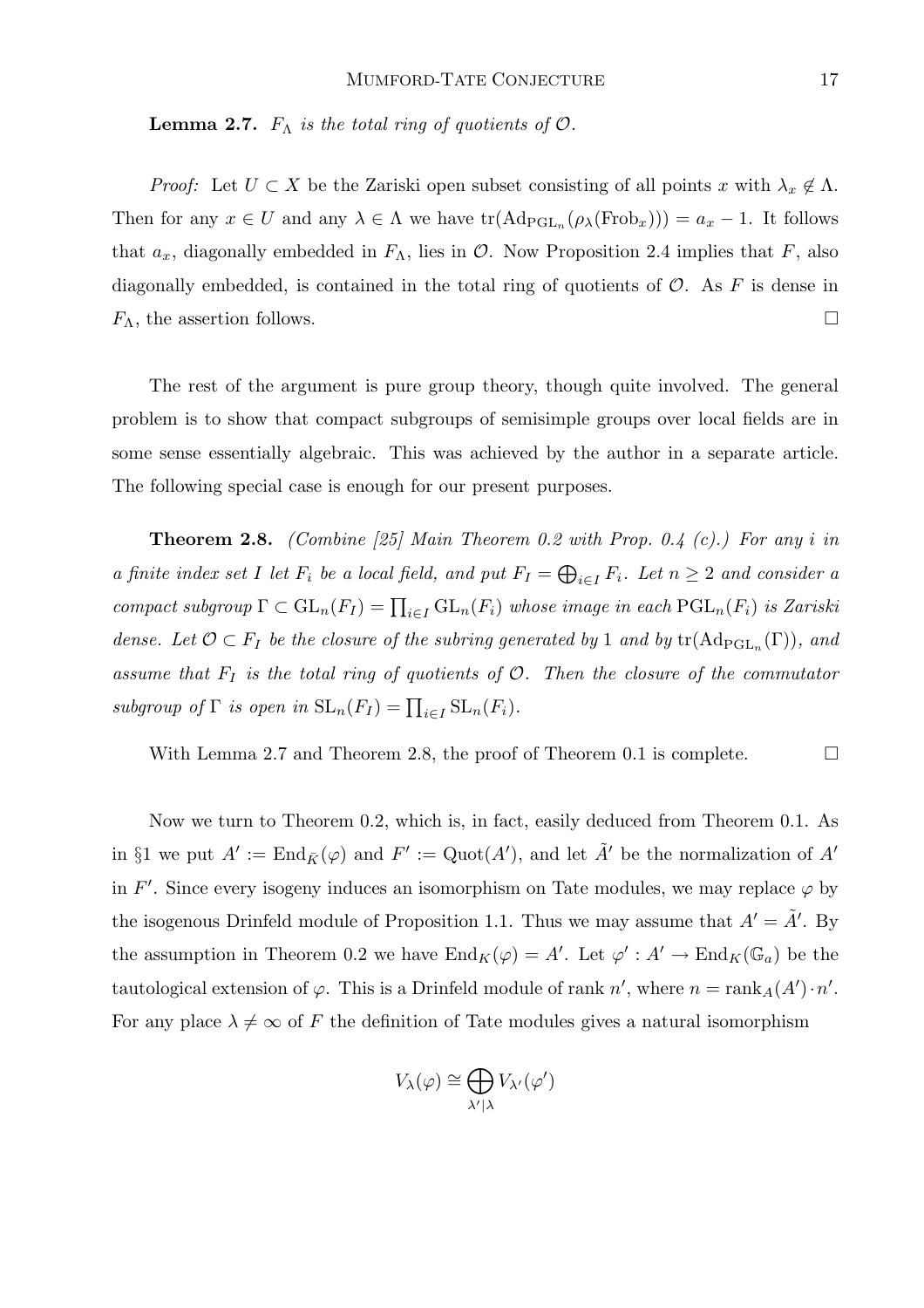which commutes with the actions of both A' and  $Gal(K^{\text{sep}}/K)$ . Now let  $\Lambda'$  be the set of places of F' lying over some  $\lambda \in \Lambda$ . Then the above isomorphism and the Galois representations associated to  $\varphi$  and  $\varphi'$  induce a commutative diagram

$$
\operatorname{Gal}(K^{\text{sep}}/K) \qquad \begin{array}{c}\n \prod_{\lambda \in \Lambda} \operatorname{Cent}_{\operatorname{GL}_n(F_{\lambda})}(A') \\
\parallel \\
\downarrow \\
\prod_{\lambda' \in \Lambda'} \operatorname{GL}_{n'}(F'_{\lambda'})\n \end{array}
$$

Thus Theorem 0.2 is reduced to Theorem 0.1 for the lower homomorphism.  $\Box$ 

#### §3. Occurrences of a given Newton Polygon

The aim of this section is to determine the Dirichlet density of the set of closed points in X where the reduction of  $\varphi$  has a given Newton polygon, i.e. has prescribed height. The result has been summarized in Theorem 0.3. As before we put  $A' := \text{End}_{\bar{K}}(\varphi)$  and  $F' := \mathrm{Quot}(A'),$  and let  $\tilde{A}'$  be the normalization of A' in F'. After replacing  $\varphi$  by the isogenous Drinfeld module of Proposition 1.1 we may assume  $A' = \tilde{A}'$ .

Let  $K' \subset \overline{K}$  be the finite extension of K generated by the coefficients of all endomorphisms in  $\text{End}_{\bar{K}}(\varphi)$ . The Tate conjecture (Theorem 1.7) implies that all endomorphisms over  $\bar{K}$  are defined already over  $K^{\text{sep}}$ . Thus  $K'$  is separable and Galois over K. By construction the Galois group  $\Delta := \text{Gal}(K'/K)$  acts also on F', and by the Tate conjecture this action is faithful. Let  $\varphi': A' \to \text{End}_{K'}(\mathbb{G}_a)$  be the tautological extension of  $\varphi$ . This is a Drinfeld module of rank  $n'$ , where  $n = [F'/F] \cdot n'$ . We have the following commutative diagram:

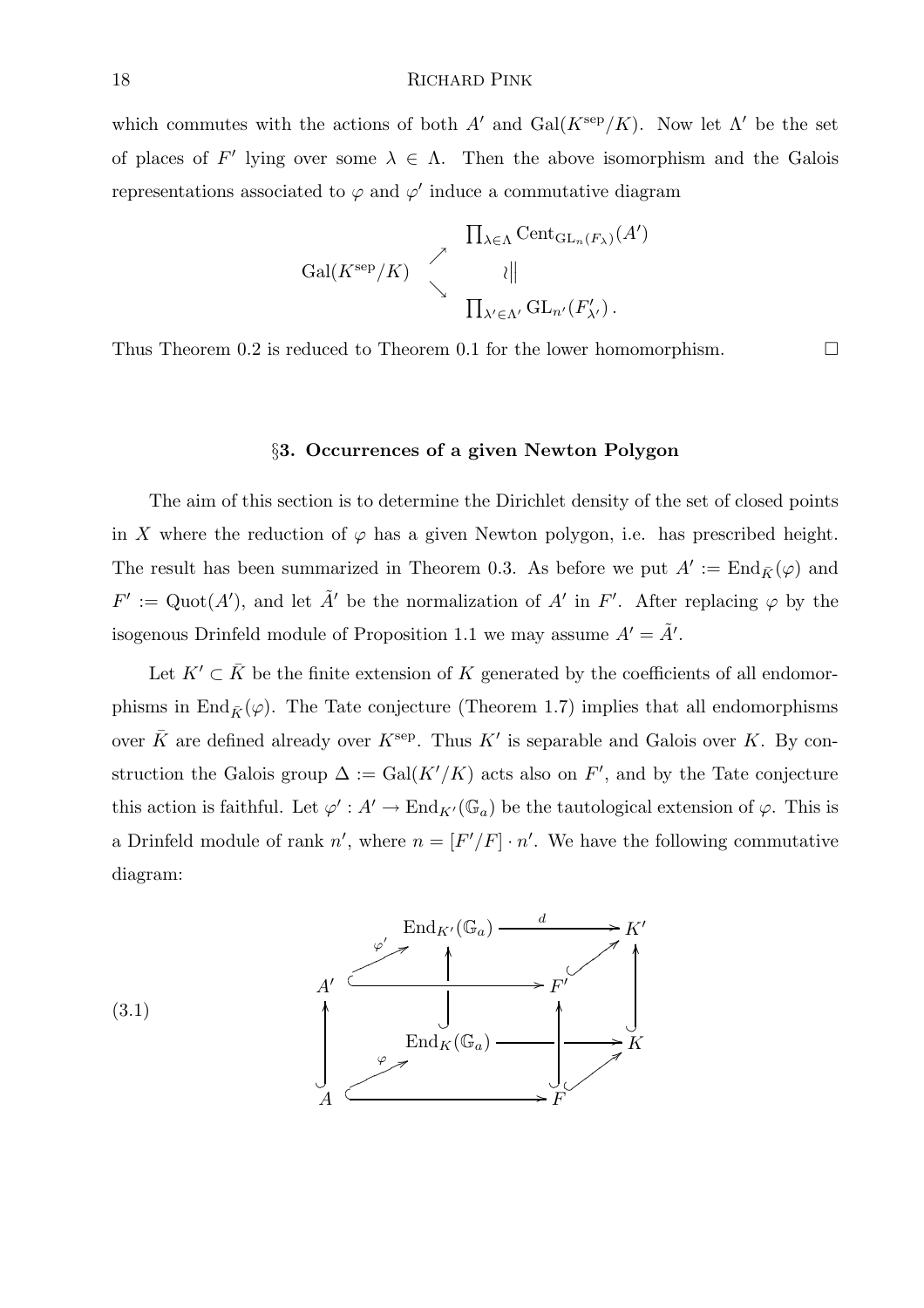Here the homomorphism  $d : \text{End}_{K'}(\mathbb{G}_a) \to K'$  denotes the derivative at 0, i.e. the action on the Lie algebra of  $\mathbb{G}_a$ . The whole diagram is compatible with the obvious actions of  $\Delta$ . In particular the inclusion  $F' \hookrightarrow K'$  is  $\Delta$ -equivariant, so we have  $K' = F'K$ . One should be aware that  $F'/F$  might be inseparable although, as we have seen, the extension  $K'/K$ is always separable.

Now let X be any model of K of finite type over  $\text{Spec } \mathbb{F}_q$ . We may suppose that  $\varphi$ has good reduction everywhere on X. Let X' be the normalization of X in K'. Then  $\varphi'$ has good reduction everywhere on X'. Consider a closed point  $x' \in X'$  with image  $x \in X$ , and let  $\lambda'_{x'}$  denote the place of F' below x'. The heights of the reductions  $\varphi_x$  and  $\varphi'_{x'}$  are related as follows.

Lemma 3.2. We have

$$
\mathrm{height}(\varphi_x) = [F'_{\lambda'_{x'}}/F_{\lambda_x}] \cdot \mathrm{height}(\varphi'_{x'}).
$$

Proof: By the definition of Tate modules we have an isomorphism

$$
V_{\lambda_x}(\varphi_x) \cong \bigoplus_{\lambda' \mid \lambda_x} V_{\lambda'}(\varphi'_{x'}).
$$

Thus we can calculate

$$
\begin{aligned} \text{height}(\varphi_x) &= n - \dim_{F_{\lambda_x}} \left( V_{\lambda_x}(\varphi_x) \right) \\ &= \sum_{\lambda' \mid \lambda_x} \left[ F'_{\lambda'} / F_{\lambda_x} \right] \cdot \left( n' - \dim_{F'_{\lambda'}} \left( V_{\lambda'}(\varphi'_{x'}) \right) \right) \\ &= \left[ F'_{\lambda'_{x'}} / F_{\lambda_x} \right] \cdot \left( n' - \dim_{F'_{\lambda'_{x'}}} \left( V_{\lambda'_{x'}}(\varphi'_{x'}) \right) \right) \\ &= \left[ F'_{\lambda'_{x'}} / F_{\lambda_x} \right] \cdot \text{height}(\varphi'_{x'}) \,, \end{aligned}
$$

as desired.  $\Box$ 

Let  $p^e$  denote the degree of the totally inseparable part of the extension  $F'/F$ . Then the first factor in Lemma 3.2 is always divisible by  $p^e$ . This already proves part (a) of Theorem 0.3. For part (b) we may replace X by an arbitrary Zariski dense open subset, since by Proposition B.7 (f) of the Appendix B this does not change Dirichlet densities.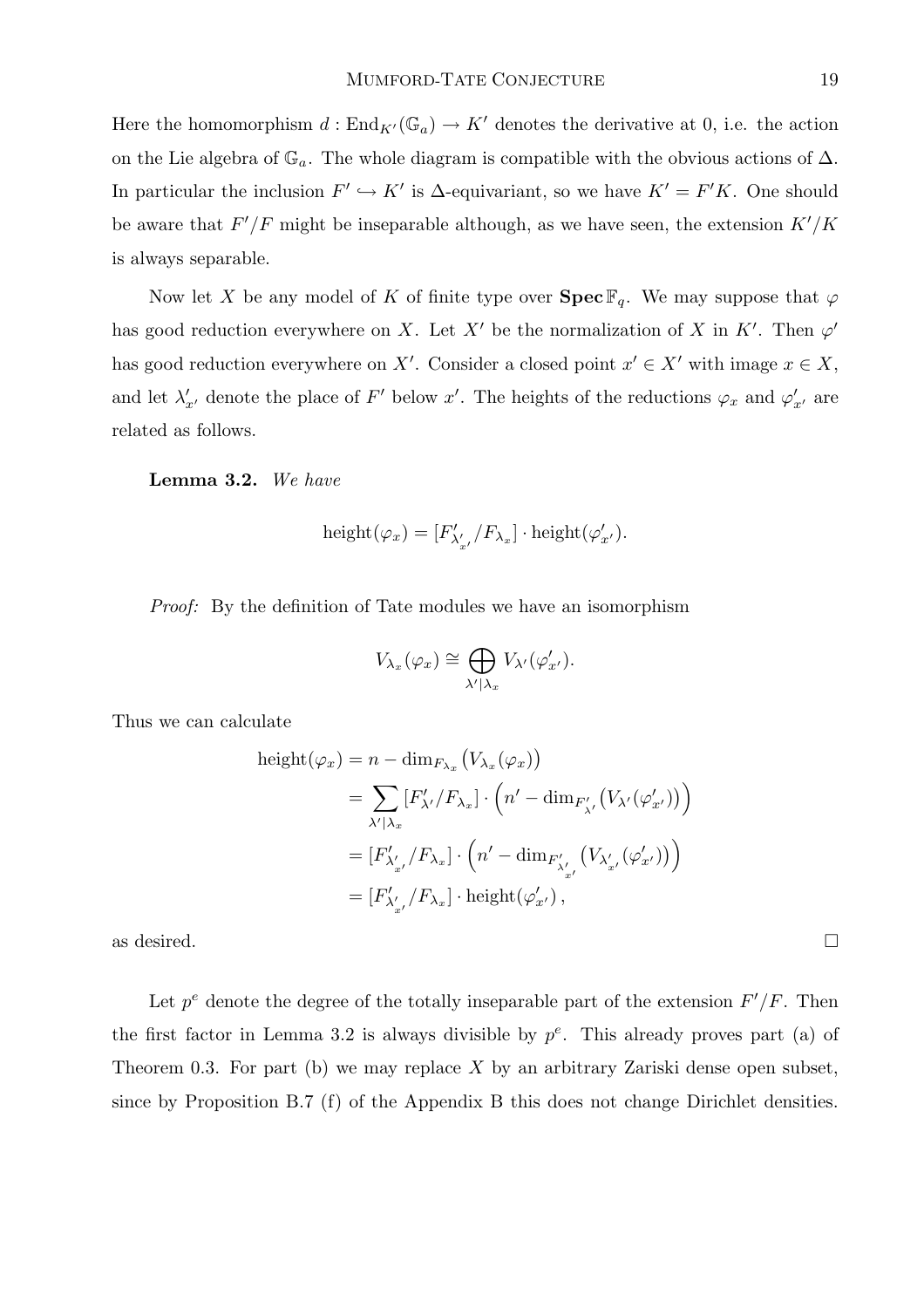For instance, we may suppose that X is normal. As  $\varphi'$  has good reduction at any point of X', the inclusion  $A' \hookrightarrow K'$  corresponds to a morphism  $X' \to \mathbf{Spec}\, A'$ . Let  $A'^{\Delta}$  denote the subring of  $\Delta$ -invariants in  $A'$ , then we have in fact a commutative diagram

(3.3)  
\n
$$
X' \longrightarrow \text{Spec } A'
$$
\n
$$
\downarrow \qquad \qquad \downarrow
$$
\n
$$
X \longrightarrow \text{Spec } A'^{\Delta}
$$
\n
$$
\downarrow
$$
\n
$$
\text{Spec } A
$$

By construction the upper two vertical morphisms are Galois coverings with Galois group  $\Delta$ . Thus after shrinking X and X' we may assume that X' is étale over X and that the upper rectangle in Diagram (3.3) is cartesian. Now we can analyze more closely the first factor in Lemma 3.2.

Lemma 3.4. We have

$$
p^e \cdot [k_{x'}/k_x] \mid [F'_{\lambda'_{x'}}/F_{\lambda_x}],
$$

with equality for x in a set of points of Dirichlet density 1.

*Proof:* As Diagram (3.3) is cartesian, we have  $k_{x'} = \mathbb{F}_{\lambda'_{x'}} k_x$ . This shows that  $[k_{x'}/k_x]$ divides  $[\mathbb{F}_{\lambda'_{x'}}/\mathbb{F}_{\lambda_x}]$ , with equality if  $[k_x/\mathbb{F}_{\lambda_x}] = 1$ . Note that by Proposition B.8 of the Appendix B, applied to  $Y = C$ , this last condition holds on a set of points x of Dirichlet density 1. On the other hand the ramification degree of  $F'_{\lambda}$  $\chi'_{\lambda'_{x'}}$  over  $F_{\lambda_x}$  is always divisible by  $p^e$ , with equality outside a Zariski closed proper subset of X. The assertion follows.  $\Box$ 

To bound the second factor in Lemma 3.2 we follow the same procedure as in §2. For the present purposes it is enough to work with the element

$$
b_{x'} := \operatorname{tr}(\rho_{\lambda'}(\operatorname{Frob}_{x'})^{-1}) \in F',
$$

where  $\rho_{\lambda'}$  denotes the Galois representation associated to the Drinfeld module  $\varphi'$  for any sufficiently general place  $\lambda'$  of  $F'$ .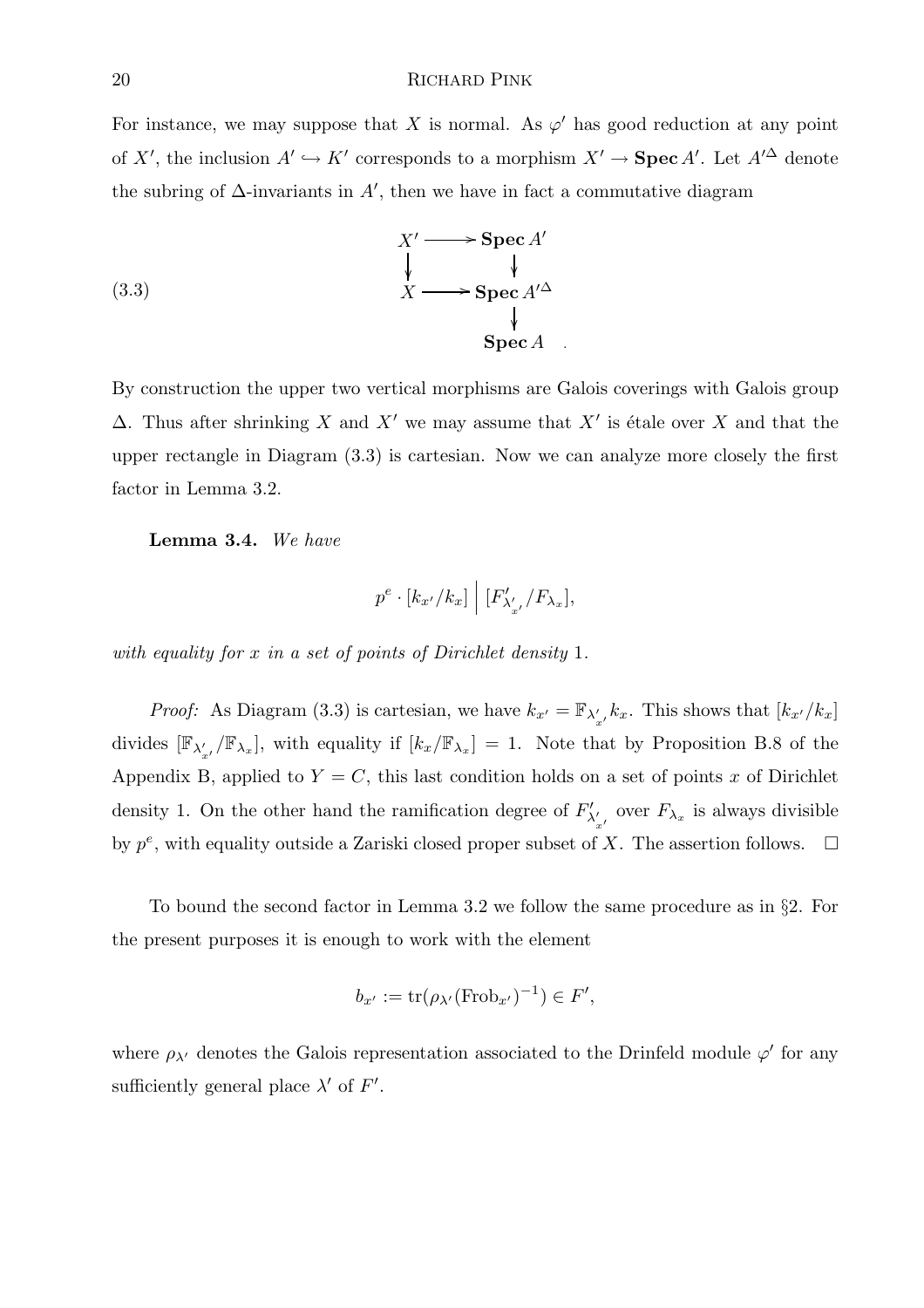Lemma 3.5. Assume

(a)  $[k_{x'}/\mathbb{F}_{\lambda'_{x'}}] = 1$ , and (b)  $b_{x'}$  is not a constant function in  $F'$ . Then height $(\varphi'_{x'}) = 1$ .

*Proof:* The proof is essentially that of Lemma 2.1, with  $\varphi$  replaced by  $\varphi'$ . By the same arguments as in 2.1 we find that  $b_{x'}$  is integral at all places of F' other than  $\lambda'_{x'}$ , and its valuation at  $\lambda'_{x'}$  is  $> -1$  if  $\varphi'_{x'}$  is not ordinary. In that case  $b_{x'}$  must be constant, contradicting assumption (b).  $\Box$ 

**Lemma 3.6.** The set of closed points  $x \in X$  for which condition (a) of Lemma 3.5 holds has Dirichlet density 1.

*Proof:* Since Diagram (3.3) is cartesian, we have  $[k_{x'}/\mathbb{F}_{\lambda'_{x'}}] \mid [k_x/\mathbb{F}_{\lambda_x}]$  for all x. By Proposition B.8 the latter index is 1 for a set of x of density 1.  $\Box$ 

**Lemma 3.7.** The set of closed points  $x \in X$  for which condition (b) of Lemma 3.5 holds has Dirichlet density 1.

*Proof:* We restrict attention to those x for which  $Frob_x$  maps to the conjugacy class of a fixed element  $\delta \in \Delta$ . The choice of x' determines the image of Frob<sub>x</sub> in its conjugacy class, so we may assume that  $Frob_x$  maps to  $\delta$  itself. Let  $\ell$  denote the order of  $\delta$ .

Next fix a place  $\lambda \neq \infty$  of F which is maximally split in F'. In other words, if  $\tilde{F}$ denotes the maximal totally inseparable extension of F inside F', then the unique place  $\tilde{\lambda}$ of  $\tilde{F}$  above  $\lambda$  splits completely in F'. Recall that  $V_{\lambda}(\varphi) = \bigoplus_{\lambda' \mid \lambda} V_{\lambda'}(\varphi')$ . Removing from X the fiber above  $\lambda$ , the conditions on x imply that  $Frob_x$  maps each  $V_{\lambda}(\varphi')$  to  $V_{\lambda'}(s(\varphi')$ .

Let us fix a place  $\lambda'|\lambda$ . Then the Tate modules  $V_{\lambda'}s^i(\varphi')$  for  $i \mod \ell$  are  $\tilde{F}_{\tilde{\lambda}}$ -vector spaces of dimension  $n'$  which are cyclically permuted by Frob<sub>x</sub>. Let us choose bases for these Tate modules, not depending on x (but, of course, on  $\delta$  and  $\lambda'$ ). Then for each  $i \mod \ell$  the map

$$
V_{\lambda^{\prime}\delta^{i}}(\varphi^{\prime})\longrightarrow V_{\lambda^{\prime}\delta^{i+1}}(\varphi^{\prime})
$$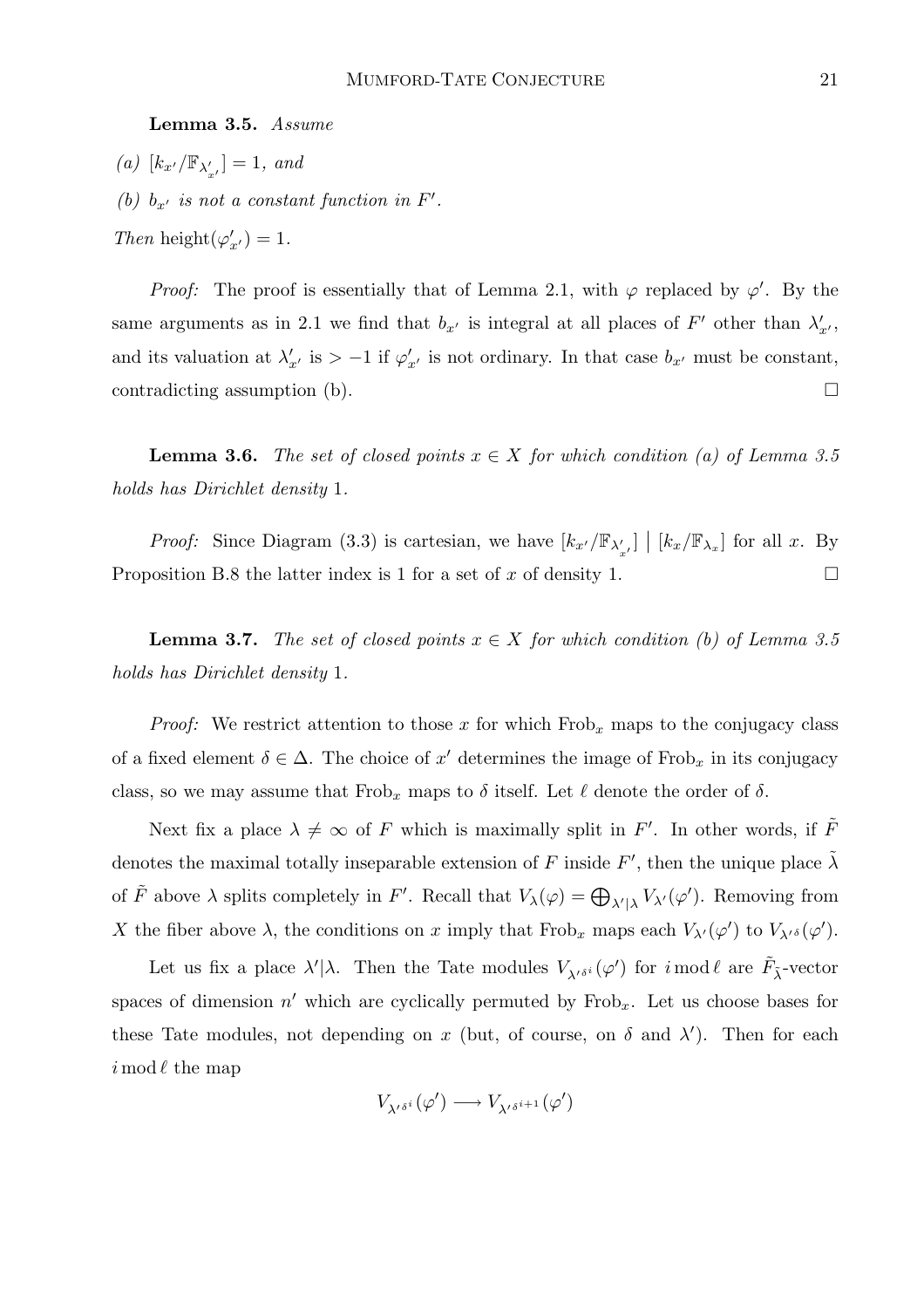induced by Frob<sub>x</sub> is given by a matrix  $g_i \in GL_{n'}(\tilde{F}_{\tilde{\lambda}})$ . The assumptions on x imply that  $Frob_{x'} = Frob_x^{\ell}$ , hence  $Frob_{x'}$  acts on  $V_{\lambda'}(\varphi')$  through the product  $g_{\ell-1} \cdots g_1 g_0$ . It follows that

$$
b_{x'} = \text{tr}\big((g_{\ell-1}\cdots g_1g_0)^{-1}\big).
$$

On the other hand Theorem 0.1 applied to  $\varphi'$  and the set of places  $\Lambda' := {\{\lambda'}^{\delta^i} \mid i \mod l\}$ asserts that  $Gal(K<sup>'sep</sup>/K')$  acts on the above Tate modules through an open subgroup

$$
\Gamma_{\Lambda'} \subset \prod_{i \bmod \ell} \mathrm{GL}_{n'}(\tilde{F}_{\tilde{\lambda}}).
$$

Under the current assumptions on x the tuple  $(g_0, g_1, \ldots, g_{\ell-1})$  associated to Frob<sub>x</sub> runs through a certain coset  $H_{\Lambda}$  under  $\Gamma_{\Lambda}$ .

Let  $\tilde{\mathfrak{m}}$  denote the maximal ideal of the valuation ring in  $\tilde{F}_{\tilde{\lambda}}$ , and for every  $j \geq 0$  let  $K_j$  be the finite separable extension of  $K'$  corresponding to the subgroup

$$
\{ \gamma \in \Gamma_{\Lambda'} \mid \gamma \equiv \mathrm{id} \,\mathrm{mod}\,\tilde{\mathfrak{m}}^j \,\}.
$$

Let  $X_j$  be the normalization of X in  $K_j$ . Since the fiber above  $\lambda$  was removed from X, the theory of moduli of Drinfeld modules with level structure implies that  $X_i$  is étale over X. We want to apply the Čebotarev density theorem to this covering. Let  $\mathbb{F}'$  be the field of constants in F'. Then the condition  $b_{x'} \in \mathbb{F}' + \tilde{\mathfrak{m}}^j$  depends only on the behavior of x in  $K_i$ . It suffices to prove that the proportion of those  $x \in X$  which satisfy this condition goes to 0 as  $j \to \infty$ . This follows from Cebotarev (see Theorem B.9 of the Appendix B) and the following sublemma.

Sublemma 3.8. The volume of the subset

$$
\left\{ (g_0,g_1,\ldots,g_{\ell-1}) \in H_{\Lambda'} \middle| \operatorname{tr}((g_{\ell-1}\cdots g_1g_0)^{-1}) \in \mathbb{F}' + \tilde{\mathfrak{m}}^j \right\}
$$

with respect to any given Haar measure on  $\prod_{i \bmod \ell} GL_{n'}(\tilde{F}_{\tilde{\lambda}})$  goes to zero as  $j \to \infty$ .

Proof: The isomorphism

$$
\prod_{i \bmod \ell} \mathrm{GL}_{n'}(\tilde{F}_{\tilde{\lambda}}) \longrightarrow \prod_{i \bmod \ell} \mathrm{GL}_{n'}(\tilde{F}_{\tilde{\lambda}})
$$
  

$$
(g_0, g_1, \dots, g_{\ell-1}) \mapsto ((g_{\ell-1} \cdots g_1 g_0)^{-1}, g_1, \dots, g_{\ell-1})
$$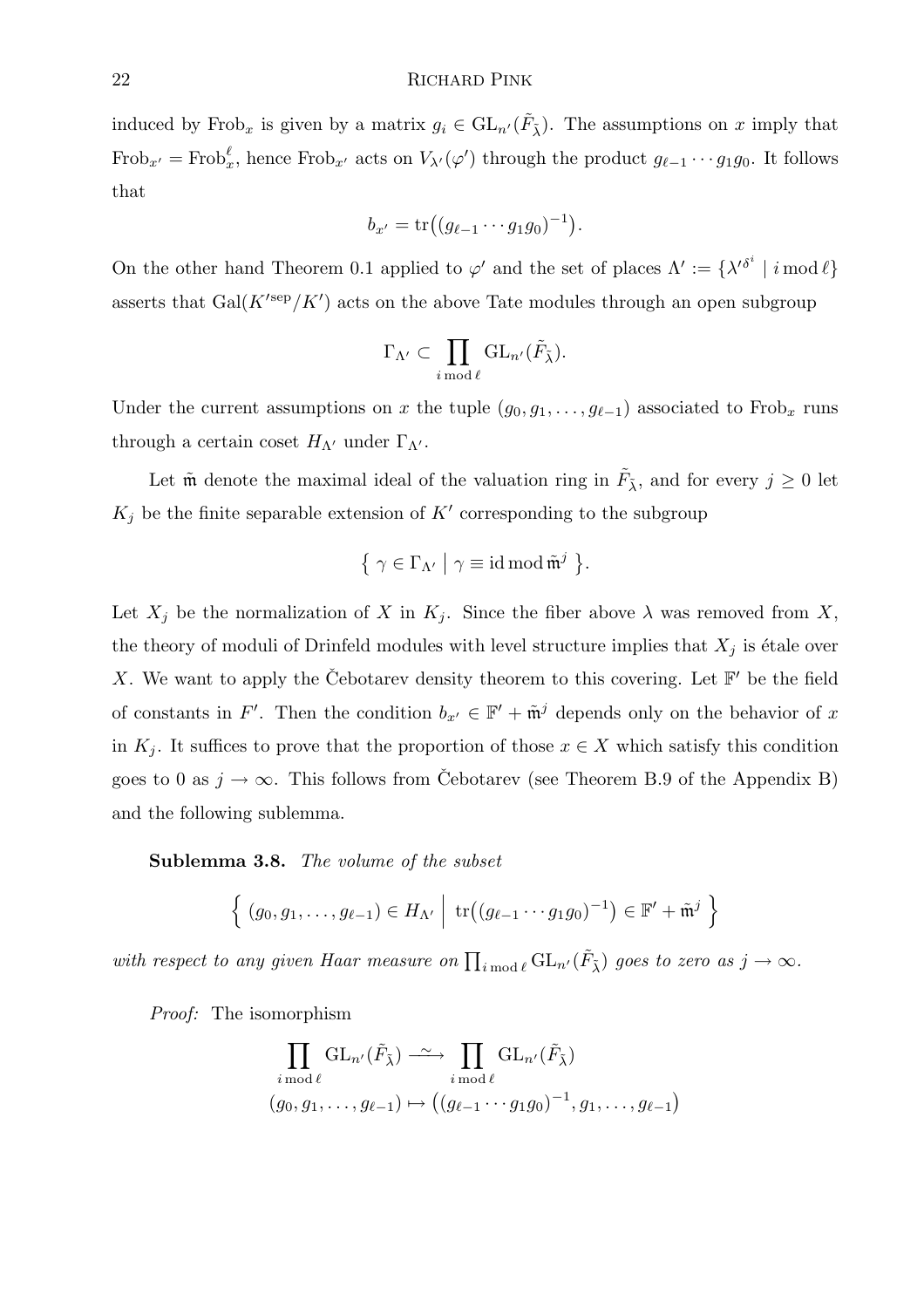maps Haar measure to Haar measure and  $H_{\Lambda}$  to a compact subset H' which is invariant under some other open subgroup  $\Gamma' \subset \prod_{i \bmod \ell} GL_{n'}(\tilde{F}_{\tilde{\lambda}})$ . It suffices to prove that the volume of the subset

$$
\left\{ (h_0, g_1, \ldots, g_{\ell-1}) \in H' \middle| \text{tr}(h_0) \in \mathbb{F}' + \tilde{\mathfrak{m}}^j \right\}
$$

goes to zero as  $j \to \infty$ . The condition on  $h_0$  shows that this volume is a constant times card( $\mathbb{F}'$ )<sup>-j</sup> for all  $j \gg 0$ . This proves Sublemma 3.8 and thus Lemma 3.7.

**Proof of Theorem 0.3:** Part (a) was proved already after Lemma 3.2. For part (b) note that Lemmas 3.2–7 imply height $(\varphi_x) = p^e \cdot [k_{x'}/k_x]$  for all x in a set of points of Dirichlet density 1. Moreover,  $[k_{x'}/k_x]$  is just the order of the image of Frob<sub>x</sub> in  $\Delta$ . The Dirichlet density of the set of x with fixed  $[k_{x'}/k_x]$  is given by the Cebotarev density theorem (Theorem B.9 of the Appendix B), yielding the desired formula of 0.3 (b).  $\Box$ 

#### Appendix A. Ingredients from the Theory of Algebraic Groups

In this appendix we consider a connected linear algebraic group  $G \subset GL_{n,L}$  where  $L$  is a field and n a positive integer, both arbitrary. We assume that  $G$  acts absolutely irreducibly on the vector space  $V := L<sup>n</sup>$ . If  $\overline{L}$  denotes an algebraic closure of  $L$ , this means that  $G \times_L \bar{L}$  acts irreducibly on  $V \otimes_L \bar{L} = \bar{L}^n$ .

#### Fact A.1. G is reductive.

*Proof:* We must show that  $G \times_L \overline{L}$  is reductive. Without loss of generality we may assume that  $L = \overline{L}$ . Let U denote the unipotent radical (i.e. the largest connected unipotent normal subgroup) of G. By the theorem of Lie-Kolchin (cf. Humphreys  $[20]$   $\S17.6$ ) the subspace of U-invariants in V is non-zero. By construction it is also  $G$ -stable, so by irreducibility it must be the whole space. Thus U acts trivially on  $V$ , hence U itself is trivial. This means that G is reductive ([20]  $\S 19.5$ ).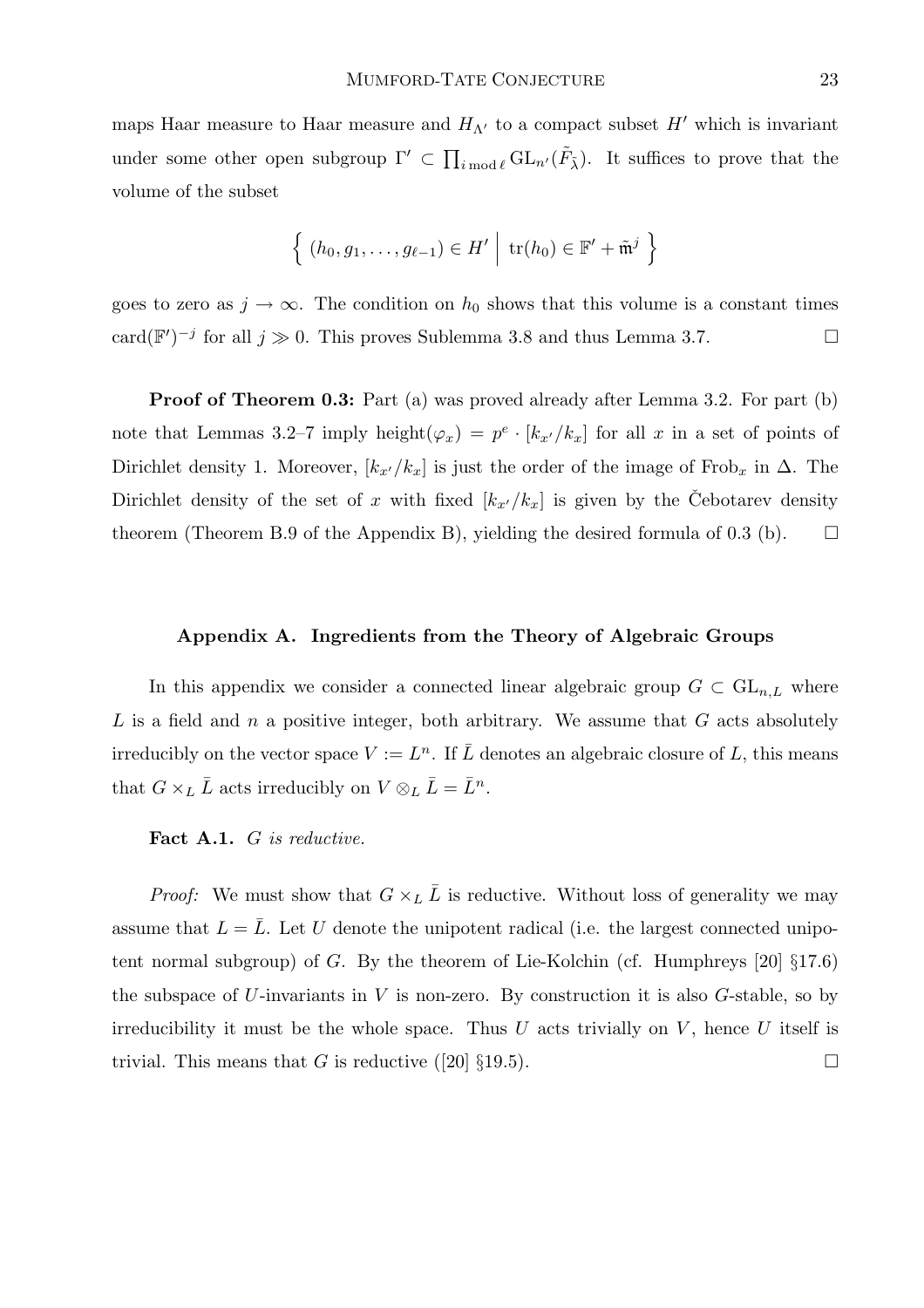**Proposition A.2.** Let  $\mathbb{A}^1_L$  denote the affine line as algebraic variety over L. Suppose that  $n \geq 2$ . Then the morphism  $f: G \to \mathbb{A}^1_L$ ,  $g \mapsto \text{tr}(g) \cdot \text{tr}(g^{-1})$  is non-constant.

*Proof:* After base extension we may assume that  $L$  is algebraically closed. Choose a maximal torus and a Borel subgroup  $T \subset B \subset G$ . Since V is an irreducible representation, it has a unique highest weight  $\lambda$ , which is dominant and occurs with multiplicity 1 ([20] §31.3). Since  $\dim_L(V) > 1$ , we must have  $\lambda \neq 0$ . Let  $\lambda^*$  be the highest weight of the dual representation  $V^*$ . Then the weight  $\lambda^* + \lambda$  occurs with multiplicity 1 in the representation  $V^* \otimes_L V$ . For any character  $\chi$  of T let  $m_{\chi} \in \mathbb{Z}$  denote the multiplicity of  $\chi$  as a weight on  $V^* \otimes_L V$ . Then we have  $f|_T = \sum_{\chi} m_{\chi} \cdot \chi$ . By the linear independence of characters such a function is constant if and only if for every  $\chi \neq 0$  the coefficient  $m_{\chi}$ maps to 0 in L. Since  $\lambda^* + \lambda \neq 0$  and  $m_{\lambda^*+\lambda} = 1$ , this function is non-constant. Therefore the original function f is non-constant.

**Proposition A.3.** Suppose that there exists a cocharacter  $\mu : \mathbb{G}_{m,\bar{L}} \to G \times_L \bar{L}$  which on  $V \otimes_L \bar{L}$  has weight 1 with multiplicity 1, and weight 0 with multiplicity n – 1. Then  $G = GL_{n,L}$ .

*Proof:* (A more general treatment of such situations is in Serre [27]  $\S$ 3, the assumption of characteristic zero being unnecessary. For convenience we give a full proof here.) Again we may assume that L is algebraically closed. Since  $\det \circ \mu$  is non-trivial, it suffices to prove that the derived group  $G^{\text{der}}$  is equal to  $SL_{n,L}$ . This is obvious when  $n = 1$ , so let us assume  $n \geq 2$ . First we show that  $G^{\text{der}}$  is simple. If this is not the case, then V is ⊗-decomposable under G. That is, there exists an isomorphism  $V \cong (L^{n_1}) \otimes_L (L^{n_2})$  with  $n_1, n_2 > 1$  such that G is contained in  $GL_{n_1,L} \cdot GL_{n_2,L} \subset GL_{n,L}$ . We can write  $\mu = \mu_1 \otimes \mu_2$ for suitable cocharacters  $\mu_i : \mathbb{G}_{m,L} \to GL_{n_i,L}$ . If  $\mu_i$  is scalar for some *i*, the multiplicity of each weight of  $\mu$  on V is divisible by  $n_i$ . If, on the other hand, both  $\mu_i$  are non-scalar, one easily shows that  $\mu$  possesses at least three distinct weights on V. In both cases we obtain a contradiction to our assumption on  $\mu$ . Thus  $G^{\text{der}}$  is simple.

Next note that the weights of  $\mu$  on  $\mathfrak{gl}_{n,L}$  are  $\pm 1$  and 0. Thus the weights on Lie  $G^{\text{der}}$ are also among these values. Choose a maximal torus and a Borel subgroup such that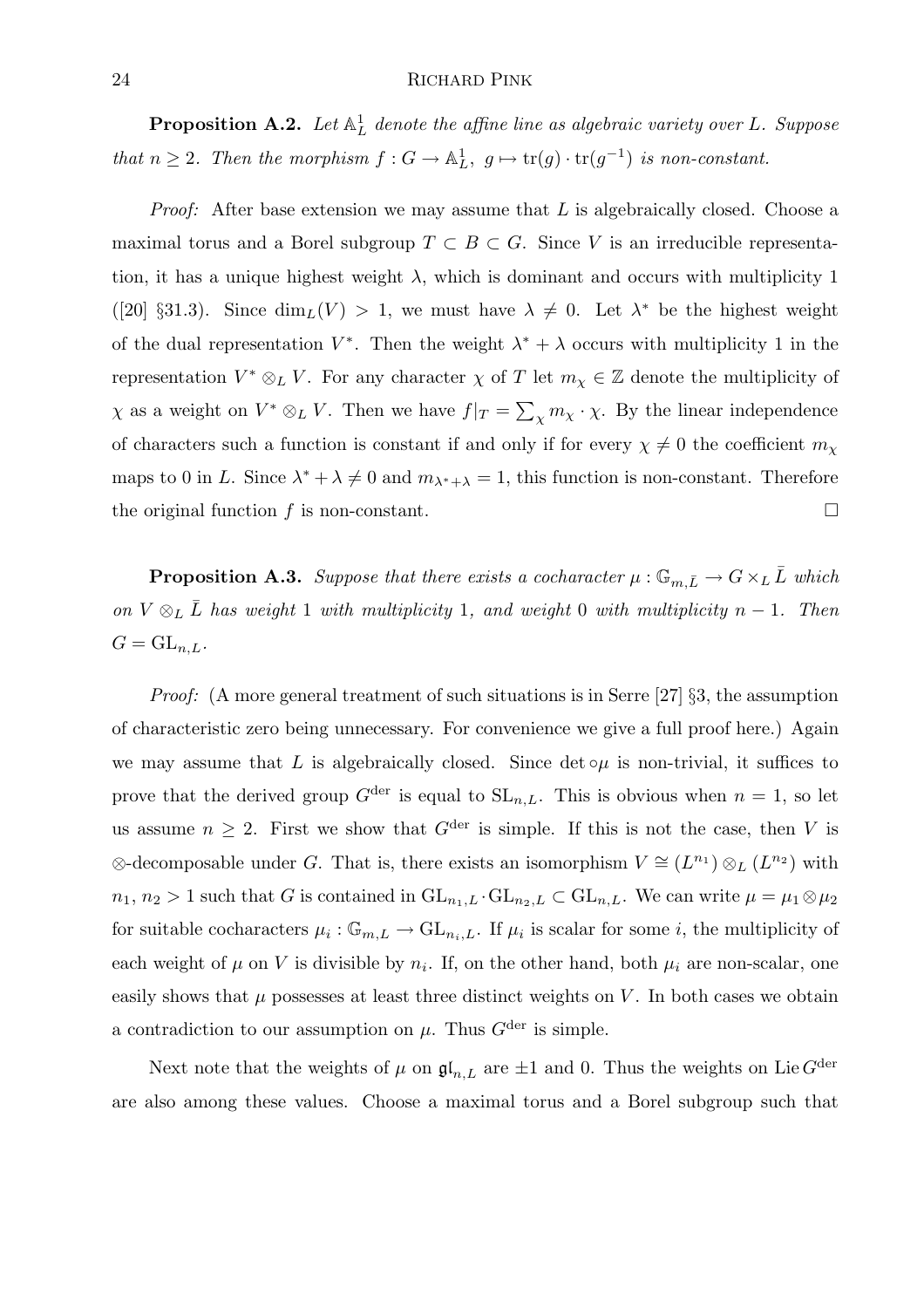$\mu(\mathbb{G}_{m,L}) \subset T \subset B \subset G$ , and let W denote the Weyl group of G with respect to T. By Bourbaki [2] chap. 8  $\S 7.3$  the highest weight  $\lambda$  of V is minuscule. It follows that all the weights of T in V are conjugate to  $\lambda$  under W. (The proof is the same as in characteristic zero: all weights are contained in the "R-saturation of  $\lambda$ " of loc. cit.) Since  $\lambda$  has multiplicity 1, so do all the weights. Let us put T in diagonal form. We may suppose that

$$
\mu(\mathbb{G}_{m,L}) = \begin{pmatrix} * & & & \\ & 1 & & \\ & & \ddots & \\ & & & 1 \end{pmatrix} \subset T \subset \begin{pmatrix} * & & & \\ & * & & \\ & & \ddots & \\ & & & * \end{pmatrix}.
$$

Since the weights are pairwise distinct and permuted transitively by  $W$ , the permutation representation  $W \to S_n$  is transitive. Thus the W-conjugates of  $\mu(\mathbb{G}_{m,L})$  altogether generate the torus  $\mathbb{G}_{m,L}^n$ . It follows that  $T = \mathbb{G}_{m,L}^n$ .

Now we know that  $G^{\text{der}}$  is a simple semisimple subgroup of  $SL_{n,L}$  of equal rank. Therefore its root system is an irreducible closed root subsystem of  $A_{n-1}$  of equal rank. It is easy to show that the only such subsystem is  $A_{n-1}$  itself (cf. Dynkin [12] Table 9). We conclude that  $G = GL_{n,L}$ , as desired.

# Appendix B. Dirichlet Density in Dimension  $\geq 1$

For lack of a suitable reference, this appendix describes a formalism of Dirichlet density for schemes of arbitrary dimension and establishes some of its main properties. If we are given a field  $K$  which is finitely generated over its prime field, we must choose a model of finite type over  $\textbf{Spec}\,\mathbb{Z}$  in order to make sense of the statements below. However, Proposition B.7 (f) will show that the concept depends essentially only on  $K$ . The assertions will be stated regardless of the characteristic of K. But as the positive characteristic case is all that is needed in this article, any special arguments for the characteristic zero case will only be sketched. Everything here follows well-known arguments, as for instance those giving the equidistribution theorem of Deligne [7] Th. 3.5.1 (see also Katz [22] Th. 3.6).

In the following all schemes will be of finite type over  $\text{Spec } \mathbb{Z}$ . The set of closed points of such a scheme X is denoted |X|. The residue field at  $x \in |X|$  is denoted  $k_x$  and its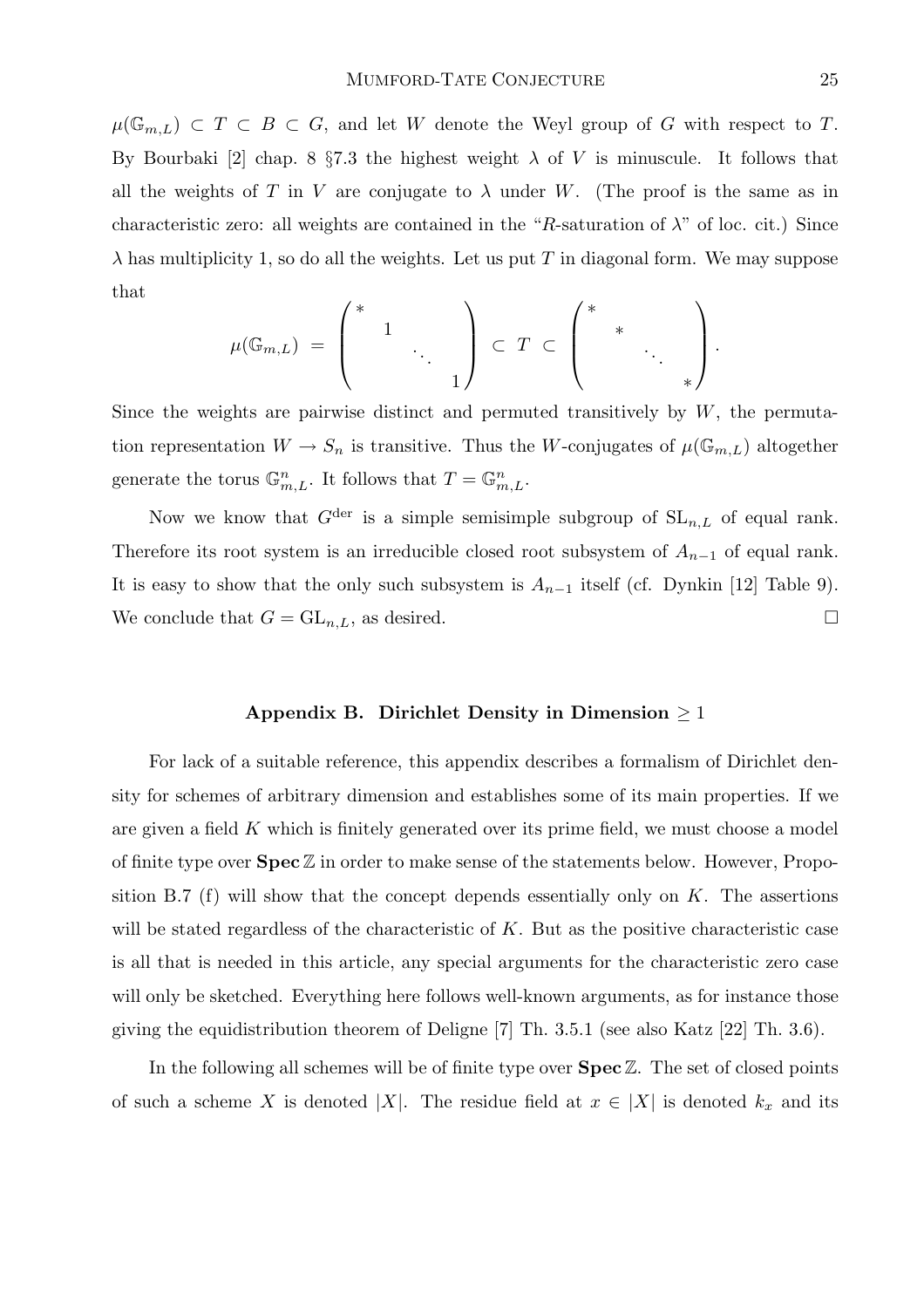cardinality  $q_x$ . The following statement gives estimates for the number of closed points with a given residue field.

**Proposition B.1.** Let  $f : X \to Y$  be a morphism of schemes of finite type over  $\operatorname{Spec} \mathbb{Z}$ .

(a) Suppose that all fibers of f have dimension  $\leq \delta$ . Then there exists a constant  $C > 0$ such that for all  $y \in |Y|$  and all  $n \geq 1$  we have

$$
\operatorname{card} \{ x \in |X| \mid f(x) = y \text{ and } [k_x/k_y] = n \} \le \frac{1}{n} \cdot C \cdot q_y^{n\delta}.
$$

(b) Suppose that f is surjective and all fibres are geometrically irreducible of dimension  $\delta > 0$ . Then there exists a constant  $C' > 0$  such that for all  $y \in |Y|$  and all  $n \ge 1$  we have

card{ 
$$
x \in |X|
$$
 |  $f(x) = y$  and  $[k_x/k_y] = n$  }  $\ge \frac{1}{n} \cdot (q_y^{n\delta} - C' \cdot q_y^{n(\delta - \frac{1}{2})}).$ 

*Proof:* Let  $X_y$  denote the fiber of f above y and  $k_y^{(n)}$  an extension of  $k_y$  of degree n. By Grothendieck's Lefschetz trace formula (see [6] Rapport Th.3.2) we have

$$
card(X_y(k_y^{(n)})) = \sum_{i=0}^{2\delta} (-1)^i tr( \operatorname{Frob}_y^n |_{H_c^i(X_y \times_{k_y} \bar{k}_y, \mathbb{Q}_\ell)}),
$$

and by a theorem of Deligne (the "Weil conjecture", see [7] Th. 3.3.1) the eigenvalues of Frob<sub>y</sub> on  $H_c^i(X_y \times_{k_y} \bar{k}_y, \mathbb{Q}_\ell)$  are algebraic numbers of complex absolute value  $\leq q_y^{i/2}$ . Moreover, by constructibility and proper base change (see Deligne [6] Arcata) the total number of eigenvalues is bounded independently of y. This implies that

$$
(B.2)\qquad \qquad \text{card}\big(X_y(k_y^{(n)})\big) \le C \cdot q_y^{n\delta}
$$

for all y and n, with a fixed constant  $C > 0$ . Since any point  $x \in |X|$  with  $f(x) = y$ and  $[k_x/\mathbb{F}_q] = n$  corresponds to precisely n primitive points in  $X_y(k_y^{(n)})$ , this implies assertion (a). To prove (b) we first estimate the number of non-primitive points in  $X_y(k_y^{(n)})$ .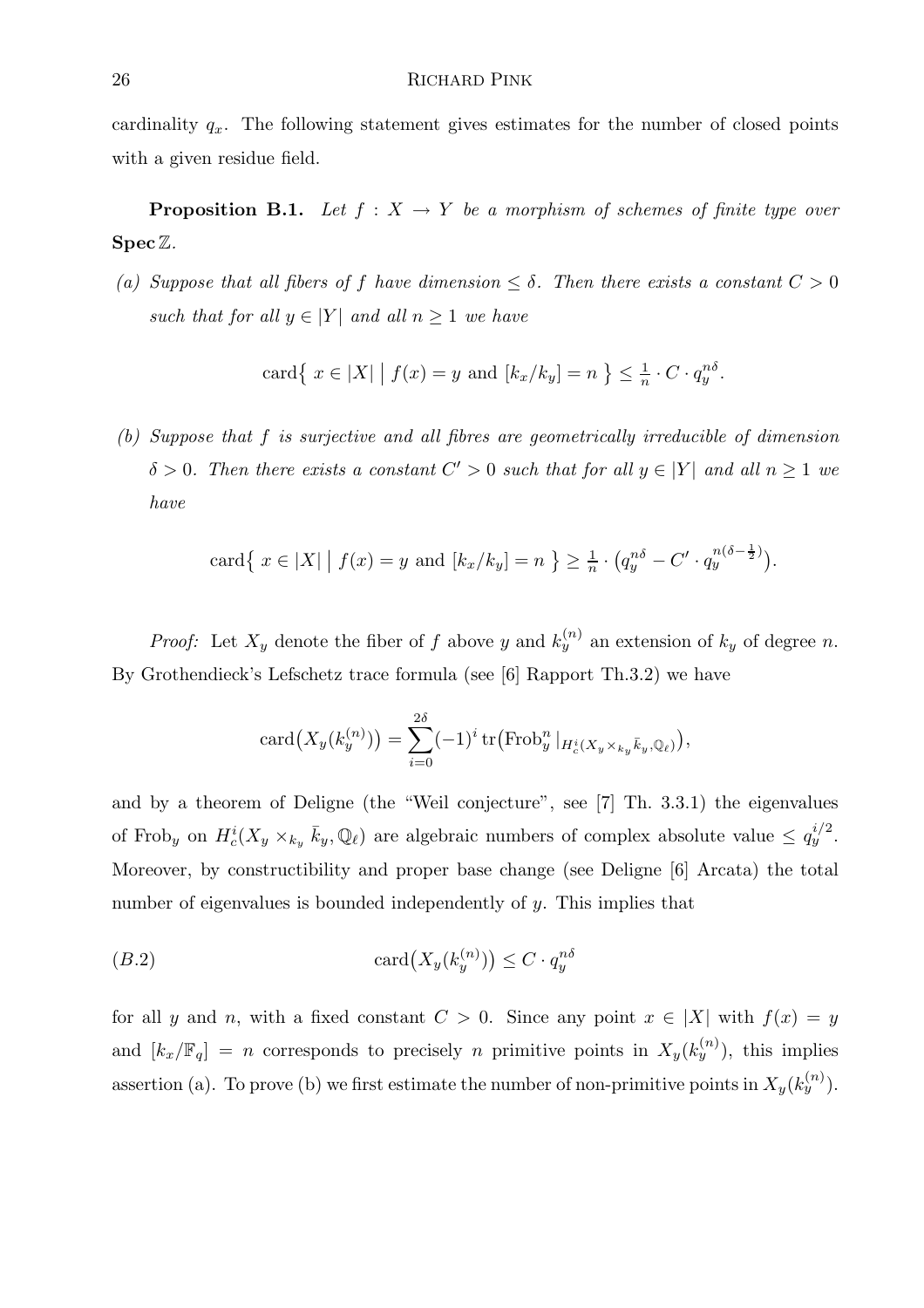**Lemma B.3.** In the situation of Proposition B.1 (b) let  $X_y(k_y^{(n)})^{\text{imprim}} \subset X_y(k_y^{(n)})$ denote the subset of those points which are defined over some proper subfield of  $k_y^{(n)}$ . Then for all  $y \in |Y|$  and all  $n \geq 1$  we have

$$
card(X_y(k_y^{(n)})^{\text{imprim}}) \leq 2C \cdot q_y^{n\delta/2}.
$$

Proof: Using (B.2) we calculate

$$
card(X_y(k_y^{(n)})^{\text{imprim}}) \leq \sum_{\substack{m|n \ p \equiv n}} card(X_y(k_y^{(m)}))
$$

$$
\leq \sum_{1 \leq m \leq n/2} C \cdot q_y^{m\delta}
$$

$$
= C \cdot \frac{q_y^{\lfloor \frac{n}{2} \rfloor \delta} - 1}{1 - q_y^{-\delta}}
$$

$$
\leq 2C \cdot q_y^{n\delta/2},
$$

as desired.  $\Box$ 

In the situation of B.1 (b) we also know that  $H_c^{2\delta}(X_y\times_{k_y} \bar{k}_y,\mathbb{Q}_\ell)$  has dimension 1 and the eigenvalue of Frob<sub>y</sub> is equal to  $q_y^{\delta}$ . Therefore we have

$$
card(X_y(k_y^{(n)})) \ge q_y^{n\delta} - C \cdot q_y^{n(\delta - \frac{1}{2})}.
$$

Combining this with Lemma B.3 we deduce

$$
\operatorname{card}\left\{\left|x \in |X| \mid f(x) = y \text{ and } [k_x/k_y] = n\right\}\right\} \ge \frac{1}{n} \cdot \left(\operatorname{card}\left(X_y(k_y^{(n)})\right) - 2C \cdot q_y^{n\delta/2}\right)
$$
\n
$$
\ge \frac{1}{n} \cdot \left(q_y^{n\delta} - C \cdot q_y^{n(\delta - \frac{1}{2})} - 2C \cdot q_y^{n\delta/2}\right)
$$
\n
$$
\ge \frac{1}{n} \cdot \left(q_y^{n\delta} - 3C \cdot q_y^{n(\delta - \frac{1}{2})}\right),
$$
\nas desired.

Now fix an integral scheme X of finite type over  $\text{Spec } \mathbb{Z}$  and of dimension  $d > 0$ . For any subset  $S \subset |X|$  and a complex parameter s we define

$$
(B.4) \t\t FS(s) := \sum_{x \in S} q_x^{-s}.
$$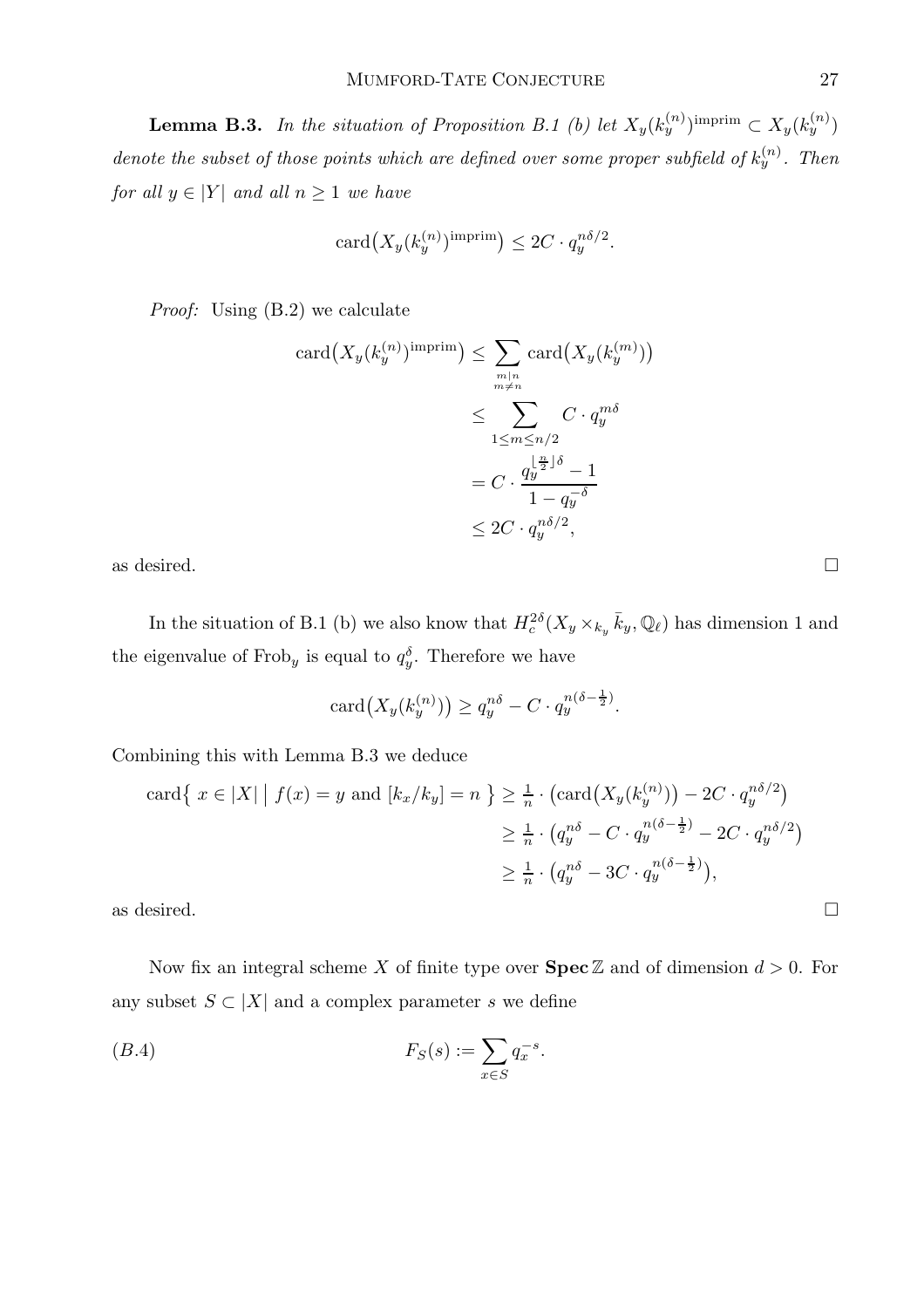#### Proposition B.5.

- (a) This series converges absolutely and locally uniformly for  $\text{Re}(s) > d$ . Thus it defines a holomorphic function in this region.
- (b) We have

$$
\lim_{s \searrow d} F_{|X|}(s) = \infty,
$$

where the limit is taken with s approaching d along the real line from the positive direction.

*Proof:* Let K be the function field of X, and assume first that  $char(K) > 0$ . Let  $\mathbb{F}_q$ be its field of constants, of cardinality  $q$ . Note that for both assertions we may replace X by a Zariski dense open subscheme (using noetherian induction for  $(a)$ ). Thus we may suppose that X is a geometrically irreducible scheme over  $Y := \textbf{Spec} \, \mathbb{F}_q$ . Then we have

$$
F_S(s) = \sum_{n \ge 1} q^{-ns} \cdot \text{card}\{x \in S \mid [k_x/\mathbb{F}_q] = n\}.
$$

Taking absolute values and using Proposition B.1 (a) we see that this series is dominated by

$$
\sum_{n\geq 1} q^{-n \operatorname{Re}(s)} \cdot \frac{1}{n} \cdot C \cdot q^{nd} = C \cdot \left| \log(1 - q^{d - \operatorname{Re}(s)}) \right|.
$$

Clearly this is locally uniformly bounded for  $\text{Re}(s) > d$ , proving (a). For (b) we take  $s \in \mathbb{R}$ and calculate, using Proposition B.1 (b):

$$
F_{|X|}(s) = \sum_{n\geq 1} q^{-ns} \cdot \text{card}\{x \in |X| \mid [k_x/\mathbb{F}_q] = n\}
$$
  
\n
$$
\geq \sum_{n\geq 1} q^{-ns} \cdot \frac{1}{n} \cdot (q^{nd} - C' \cdot q^{n(d-\frac{1}{2})})
$$
  
\n
$$
= -\log(1 - q^{d-s}) + C' \cdot \log(1 - q^{d-\frac{1}{2}-s}).
$$

This implies assertion (b).

The case char(K) = 0 is treated in essentially the same fashion, with  $Y = \textbf{Spec }\mathbb{F}_q$ replaced by the spectrum of the integral closure of  $\mathbb Z$  in K. One first carries out the above calculation for the fibers over all  $y \in |Y|$ , and then estimates the remaining sum over y as in the number field case.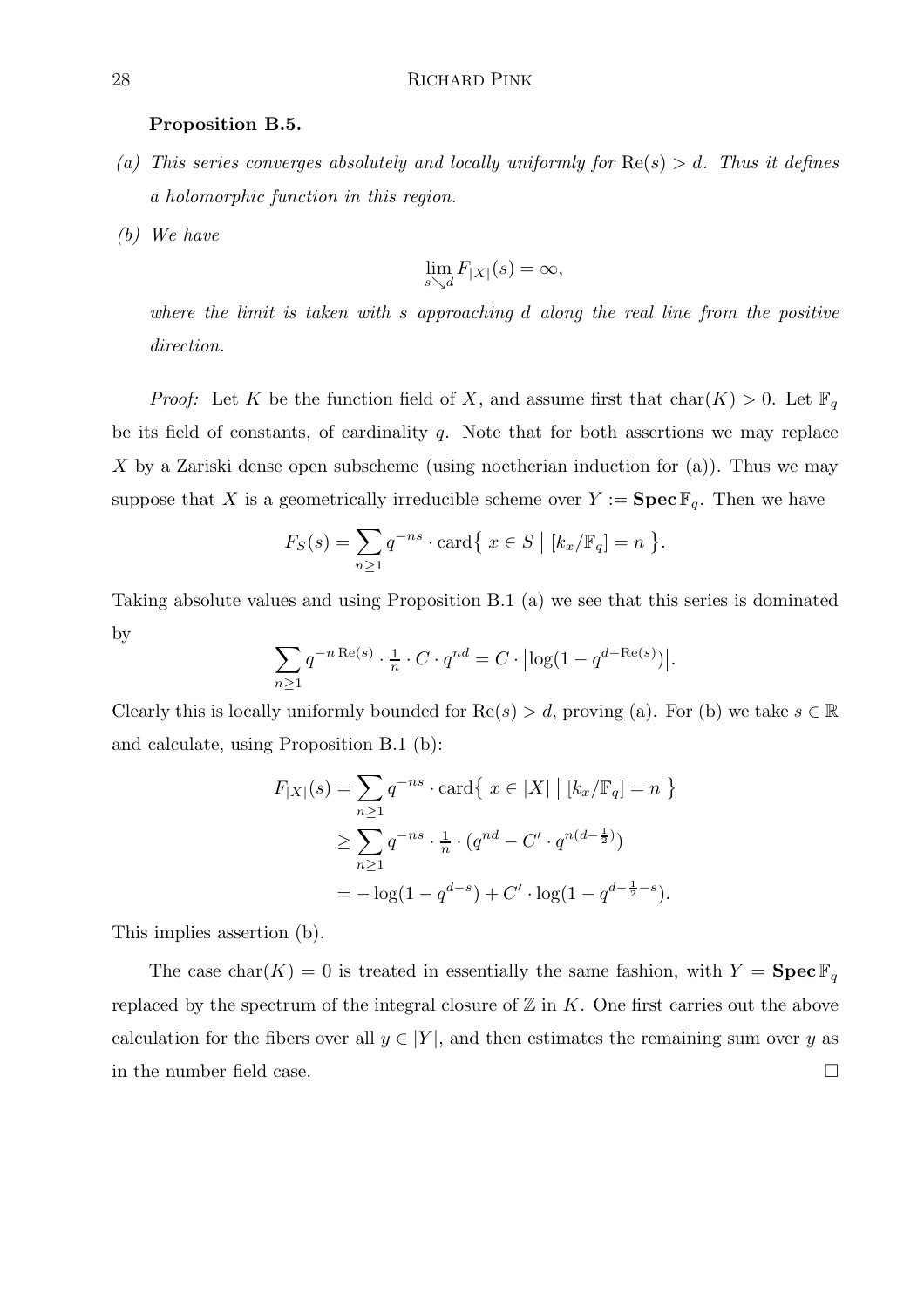Definition B.6. If the limit

$$
\mu_X(S) := \lim_{s \searrow d} \frac{F_S(s)}{F_{|X|}(s)}
$$

exists, we say that S has a (Dirichlet) density and  $\mu_X(S)$  is called the (Dirichlet) density of  $S$  (in  $X$ ).

The following facts are straightforward to verify.

# Proposition B.7.

- (a) If S has a density, then  $0 \leq \mu_X(S) \leq 1$ .
- (b) The set  $|X|$  has density 1.
- (c) If S is contained in a Zariski closed proper subset of X, then S has density 0.
- (d) If  $S_1 \subset S \subset S_2 \subset |X|$  such that  $\mu_X(S_1)$  and  $\mu_X(S_2)$  exist and are equal, then  $\mu_X(S)$ exists and is equal to  $\mu_X(S_1) = \mu_X(S_2)$ .
- (e) For any subsets  $S_1, S_2 \subset |X|$ , if three of the following densities exist, then so does the fourth and we have

$$
\mu_X(S_1 \cup S_2) + \mu_X(S_1 \cap S_2) = \mu_X(S_1) + \mu_X(S_2).
$$

(f) Let  $f: X \to Y$  be a dominant morphism of integral schemes of finite type over  $\text{Spec } \mathbb{Z}$ . Suppose that  $\dim(X) = \dim(Y)$  and that f is totally inseparable at the generic point. Then any given subset  $S \subset |X|$  has a density if and only if  $f(S)$  has a density, and then  $\mu_X(S) = \mu_Y(f(S)).$ 

*Proof:* Assertions (a), (b), (d), and (e) are clear from the definition. The statement (c) follows from Proposition B.5, because we obtain that  $F_S(s)$  converges near  $s = d$  while  $F_{|X|}(s)$  diverges. To prove (f) we choose a Zariski dense open subset  $V \subset Y$  such that  $U := f^{-1}(V) \to V$  is finite and totally inseparable at every point. Using assertions (c-e) we may replace X by U and Y by V. Then  $f$  induces isomorphisms on the residue fields, hence we have  $F_S(s) = F_{f(S)}(s)$  for any subset  $S \subset |X|$ . Now the assertion (f) follows  $\Box$ immediately.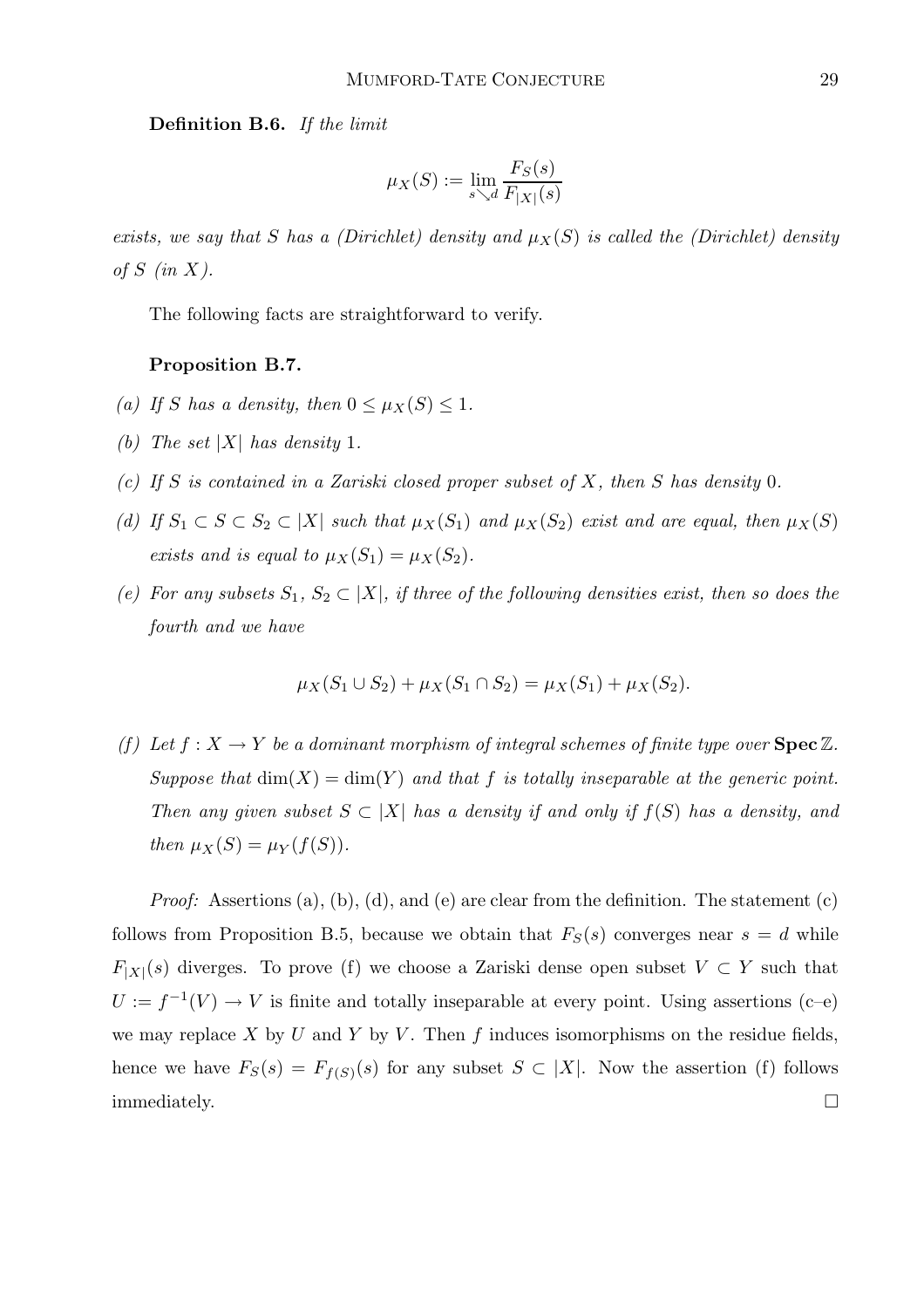The following proposition is a generalization of the fact that the set of primes of absolute degree 1 in a number field has Dirichlet density 1 (with respect to that field!).

**Proposition B.8.** Let  $f : X \to Y$  be a morphism of schemes of finite type over **Spec**  $\mathbb{Z}$ . Suppose that  $X$  is integral and that  $f$  is non-constant. Then the set

$$
\{ x \in |X| \mid [k_x/k_{f(x)}] = 1 \}
$$

has Dirichlet density 1.

*Proof:* First we replace Y by the closure of the image of  $f$ . Next we abbreviate  $d := \dim(X)$  and  $e := \dim(Y)$ , and choose a Zariski dense open subset  $U \subset X$  such that the fiber dimension of  $f|_U : U \to Y$  is everywhere equal to  $\delta := d - e$ . By Proposition B.7 we may replace  $X$  by  $U$ . Now put

$$
S := \{ x \in |X| \mid [k_x/k_{f(x)}] \ge 2 \}.
$$

By Proposition B.5 (b) it suffices to show that  $F<sub>S</sub>(s)$  converges absolutely and uniformly near  $s = d$ . Taking absolute values and using Proposition B.1 (a) we see that this series is dominated by

$$
\sum_{x \in S} q_x^{-\text{Re}(s)} = \sum_{y \in |Y|} \sum_{\substack{x \in S \\ f(x) = y}} q_y^{-[k_x/k_y] \cdot \text{Re}(s)}
$$
\n
$$
= \sum_{y \in |Y|} \sum_{n \ge 2} q_y^{-n \text{Re}(s)} \cdot \text{card}\{x \in |X| \mid f(x) = y \text{ and } [k_x/k_y] = n \}
$$
\n
$$
\le \sum_{y \in |Y|} \sum_{n \ge 2} q_y^{-n \text{Re}(s)} \cdot \frac{1}{n} \cdot C \cdot q_y^{n\delta}
$$
\n
$$
\le \sum_{y \in |Y|} C \cdot \frac{q_y^{2(\delta - \text{Re}(s))}}{1 - q_y^{\delta - \text{Re}(s)}}
$$
\n
$$
\le \frac{C}{1 - 2^{\delta - \text{Re}(s)}} \cdot F_{|Y|} (2(\text{Re}(s) - \delta)).
$$

By Proposition B.5 (a) this converges locally uniformly for  $\text{Re}(s) > \delta + \frac{e}{2} = d - \frac{e}{2}$  $\frac{e}{2}$ . Since  $f$ is non-constant, we have  $e > 0$  and hence uniform convergence near  $s = d$ , as desired.  $\Box$ 

Now we come to the Cebotarev density theorem. Consider a finite étale Galois covering  $\tilde{X} \to X$  with Galois group G such that  $\tilde{X}$  is irreducible. The Frobenius substitution of any point  $\tilde{x} \in |\tilde{X}|$  over its image point x is a unique element of G. The conjugacy class of this element depends only on x and is denoted  $Frob_x$ .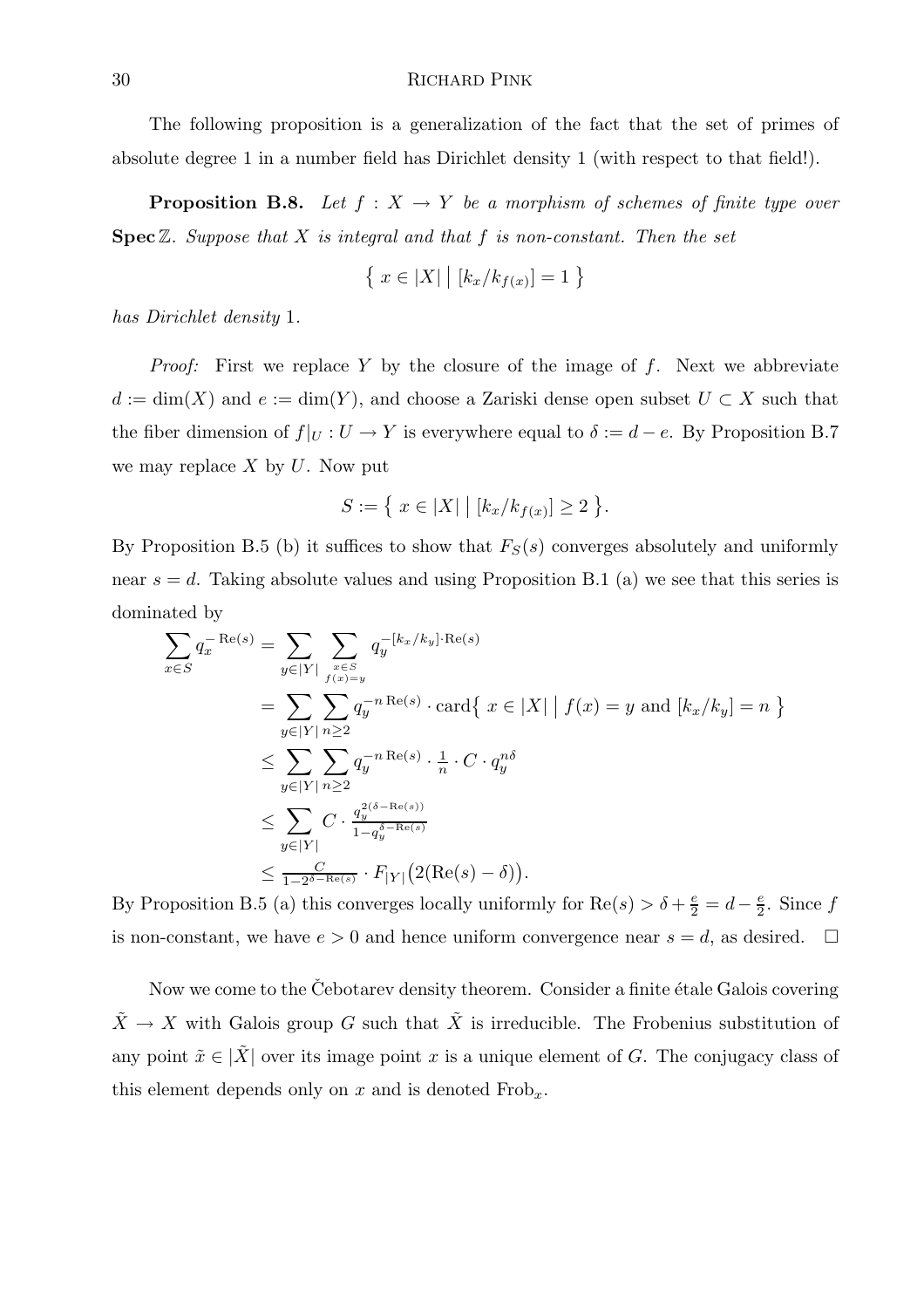**Theorem B.9.** For every conjugacy class  $C \subset G$  the set

$$
\{ x \in |X| \mid \text{Frob}_x = C \}
$$

has Dirichlet density

$$
\frac{\operatorname{card}(\mathcal{C})}{\operatorname{card}(G)}.
$$

Proof: From the representation theory of finite groups we know that the vector space of central functions  $G \to \mathbb{C}$  has (at least) two natural bases, namely the characteristic functions of the conjugacy classes in  $G$ , respectively the irreducible characters of  $G$ . Let us denote the latter by  $\varphi_i$ , with  $\varphi_0 \equiv 1$  being the trivial character. If  $\varphi_{\mathcal{C}}$  is the characteristic function of a conjugacy class  $\mathcal{C}$ , we have  $\varphi_{\mathcal{C}} = \sum_i a_{\mathcal{C},i} \varphi_i$  with

$$
a_{\mathcal{C},0} = (\varphi_{\mathcal{C}}, \varphi_0) = \frac{\operatorname{card}(\mathcal{C})}{\operatorname{card}(G)}.
$$

Now for any central function  $\varphi$  we consider the series

$$
F_{\varphi}(s) := \sum_{x \in |X|} \varphi(\text{Frob}_x) \cdot q_x^{-s}.
$$

If  $S_{\mathcal{C}}$  denotes the set in the theorem, we clearly have  $F_{S_{\mathcal{C}}}(s) = F_{\varphi_{\mathcal{C}}}(s)$ . On the other hand we have  $F_{|X|}(s) = F_{\varphi_0}(s)$ . Thus we must prove

$$
\lim_{s \searrow d} \frac{F_{\varphi_{\mathcal{C}}}(s)}{F_{\varphi_0}(s)} = (\varphi_{\mathcal{C}}, \varphi_0)
$$

for every conjugacy class  $\mathcal{C}$ . This is equivalent to the assertion

$$
\lim_{s \searrow d} \frac{F_{\varphi_i}(s)}{F_{\varphi_0}(s)} = (\varphi_i, \varphi_0) = \begin{cases} 1 & \text{if } i = 0, \\ 0 & \text{if } i \neq 0, \end{cases}
$$

for all i. This is obvious when  $i = 0$ , so by Proposition B.5 (b) it suffices to prove that  $F_{\varphi}(s)$  is bounded near  $s = d$  for any non-trivial irreducible character  $\varphi$ . In the following we fix such  $\varphi$ .

As in the proof of Proposition B.5 we first suppose that  $X$  is a geometrically irreducible scheme over  $Y := \textbf{Spec } \mathbb{F}_q$ . Then we can rewrite

$$
F_{\varphi}(s) = \sum_{n \geq 1} q^{-ns} \cdot \sum_{\substack{x \in |X| \\ [kx/\mathbb{F}_q] = n}} \varphi(\text{Frob}_x).
$$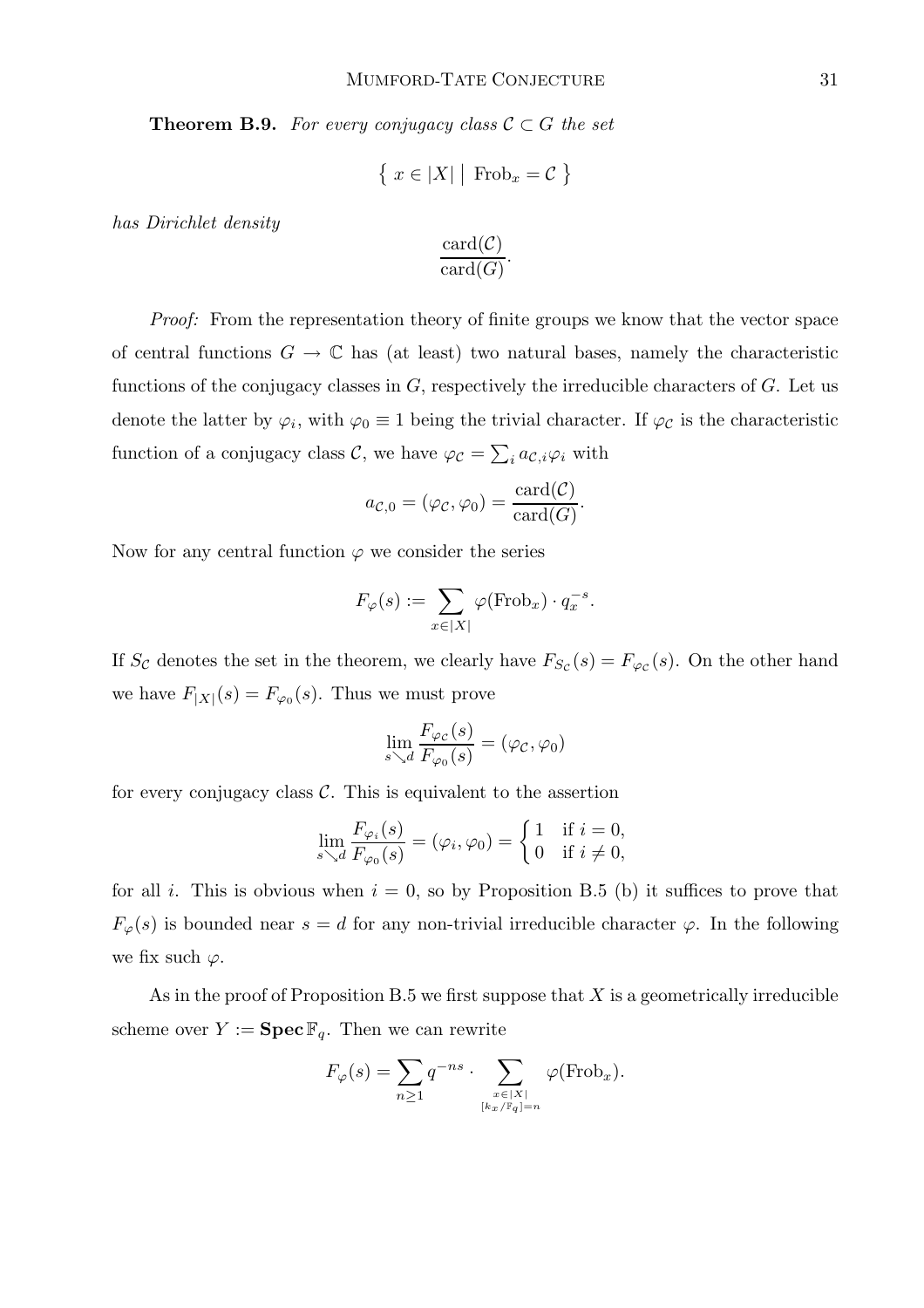I claim that this differs from

$$
(B.10) \qquad \qquad \sum_{n\geq 1} q^{-ns} \cdot \frac{1}{n} \cdot \sum_{x\in X(\mathbb{F}_{q^n})} \varphi(\text{Frob}_x)
$$

by a function which is bounded near  $s = d$ . Indeed, since any point  $x \in |X|$  with  $[k_x/\mathbb{F}_q] =$ n corresponds to precisely n primitive points of  $X(\mathbb{F}_{q^n})$ , the difference is equal to

$$
\sum_{n\geq 1} q^{-n \operatorname{Re}(s)} \cdot \frac{1}{n} \cdot \sum_{x \in X(\mathbb{F}_{q^n})^{\operatorname{imprim}}} \varphi(\operatorname{Frob}_x).
$$

By Lemma B.3 this is bounded by

$$
\sum_{n\geq 1} q^{-n \operatorname{Re}(s)} \cdot \frac{1}{n} \cdot \operatorname{Const} \cdot q^{nd/2} \leq \operatorname{Const} \cdot \left| \log(1 - q^{d/2 - \operatorname{Re}(s)}) \right|.
$$

As  $d \geq 1$ , this is indeed bounded near  $s = d$ .

To evaluate formula  $(B.10)$  we use the Lefschetz trace formula in étale cohomology. Choose a number field  $E \subset \mathbb{C}$  such that the irreducible representation  $\rho$  of G with  $\varphi = \text{tr} \circ \rho$ can be defined over E. Choose a prime  $\ell \nmid q$  and an embedding  $E \hookrightarrow \overline{\mathbb{Q}}_{\ell}$ . Then  $\rho$  gives rise to a representation of the étale fundamental group of X over  $\bar{\mathbb{Q}}_{\ell}$  and thus to a lisse  $\overline{\mathbb{Q}}_{\ell}$ -sheaf  $\mathcal{F}_{\ell}$ . By construction we have  $\varphi(\text{Frob}_x) = \text{tr}(\text{Frob}_x | \mathcal{F}_{\ell,x})$  for every point x of X over a finite field. The Lefschetz trace formula (see [6] Rapport Th.3.2) thus asserts that

$$
\sum_{x \in X(\mathbb{F}_{q^n})} \varphi(\text{Frob}_x) = \sum_{i=0}^{2d} (-1)^i \operatorname{tr}(\text{Frob}_q^n |_{H_c^i(X \times_{\mathbb{F}_q} \bar{\mathbb{F}}_q, \mathcal{F}_\ell)})
$$

for every  $n \geq 1$ . Moreover, since  $\mathcal{F}_{\ell}$  is pointwise pure of weight 0, we know by Deligne [7] Th. 3.3.1 that the eigenvalues of Frob<sub>q</sub> on  $H_c^i(X\times_{\mathbb{F}_q} \bar{\mathbb{F}}_q, \mathcal{F}_\ell)$  are algebraic numbers of complex absolute value  $\leq q^{i/2}$ .

Let us first consider all the terms with  $i < 2d$ . The corresponding part of  $(B.10)$  is bounded by

$$
\sum_{n\geq 1} q^{-n \operatorname{Re}(s)} \cdot \frac{1}{n} \cdot \operatorname{Const} \cdot q^{n(d-\frac{1}{2})} \leq \operatorname{Const} \cdot \left| \log(1 - q^{d - \frac{1}{2} - \operatorname{Re}(s)}) \right|,
$$

which is clearly bounded near  $s = d$ . Next let  $\mathbb{F}_{q}$  denote the constant field of  $\tilde{X}$  and  $G''$  its Galois group over  $\mathbb{F}_q$ . We have a natural surjection  $G \rightarrow G''$  whose kernel comes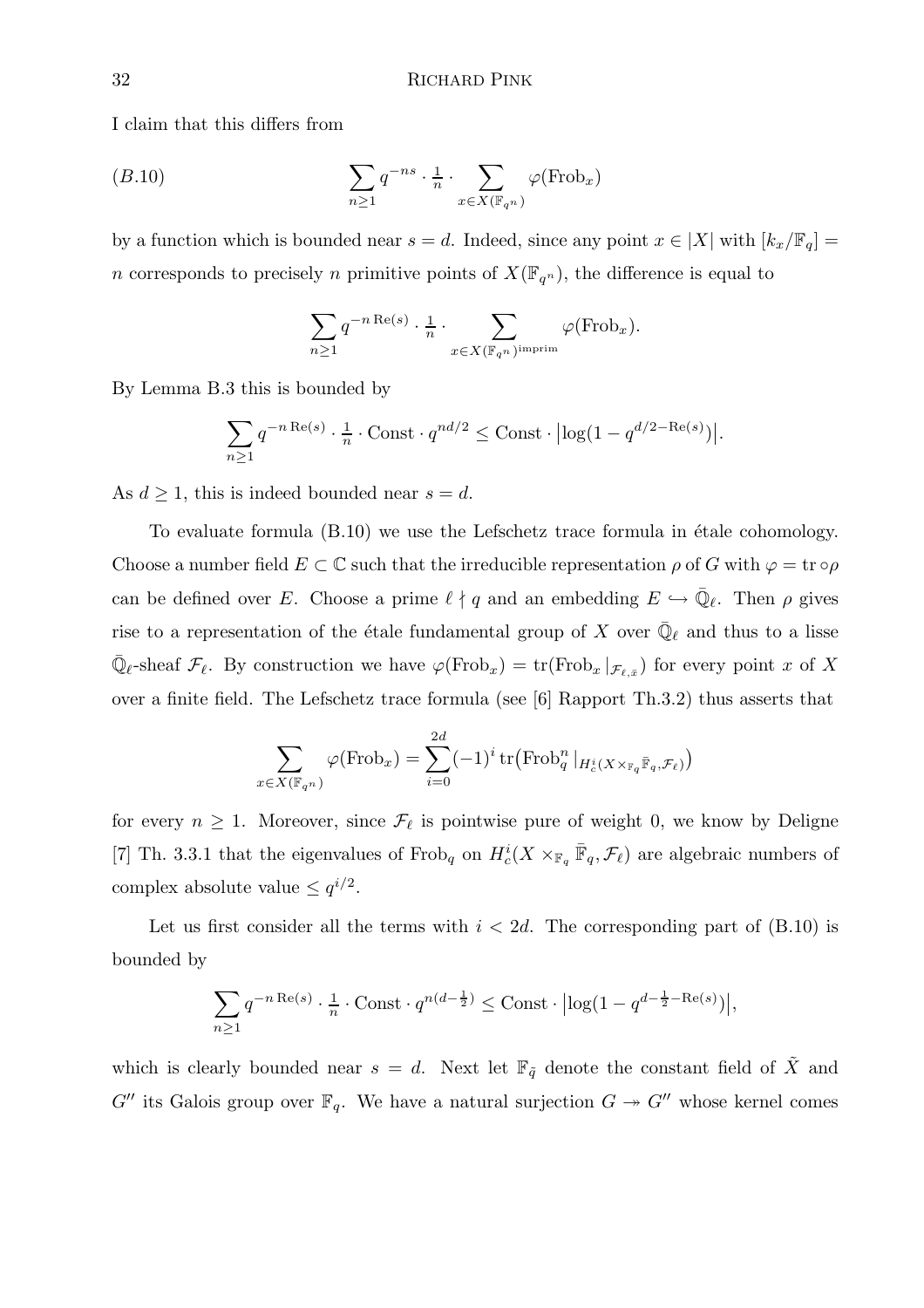from the geometric fundamental group of X. Now  $H_c^{2d}(X\times_{\mathbb{F}_q} \bar{\mathbb{F}}_q, \mathcal{F}_\ell)$  is zero unless  $\mathcal{F}_\ell$  is geometrically trivial, i.e. unless  $\varphi$  comes from some irreducible character  $\varphi''$  of  $G''$ . Since  $G''$  is cyclic, this must be an abelian character of degree 1. Therefore in that case the dimension of  $H^{2d}_c(X\times_{\mathbb{F}_q} \bar{\mathbb{F}}_q, \mathcal{F}_\ell)$  is 1 and the eigenvalue of Frob<sub>q</sub> is equal to  $\varphi''(\text{Frob}_q) \cdot q^d$ . The remaining part of (B.10) is thus equal to

$$
\sum_{n\geq 1} q^{-ns} \cdot \frac{1}{n} \cdot (\varphi''(\text{Frob}_{q}) \cdot q^{d})^{n} = -\log(1 - \varphi''(\text{Frob}_{q}) \cdot q^{d-s}).
$$

Here  $\varphi''(\text{Frob}_q)$  is a root of unity, which is non-trivial since  $\varphi$  and hence  $\varphi''$  is a non-trivial character. Thus this term extends to a holomorphic function near  $s = d$ , as desired. This finishes the proof of Theorem B.9 in the positive characteristic case.

The modifications for characteristic zero are the same as in the proof of Proposition B.5. The main difference occurs at the very end of the proof, where the remaining part of  $F_{\varphi}(s)$  comes out to be essentially

$$
\sum_{y \in |Y|} \varphi''(\text{Frob}_y) \cdot q_y^{d-1-s}
$$

where  $\varphi''$  is a (not necessarily abelian) Artin character. Estimating this function amounts simply to the usual Cebotarev theorem in the number field case (see e.g. Neukirch  $[23]$ ) Kap.VII Th.13.4), which finishes the proof.  $\Box$ 

#### References

- [1] Anderson, G., t-Motives, *Duke Math. J.* **53**, 2 (1986), 457–502.
- [2] Bourbaki, N., Groupes et Algèbres de Lie, chap. 7–8, Paris: Masson (1990).
- [3] Brown, M. L., Singular Moduli and Supersingular Moduli of Drinfeld Modules, Invent. Math. 110 (1992), 419–439.
- [4] Chi, W.,  $\ell$ -adic and  $\lambda$ -adic representations associated to abelian varieties defined over number fields, Amer. J. Math. **114** (1992), 315-354.
- [5] David, C., Average Distribution of supersingular Drinfeld Modules, J. Number Theory 56 (1996), 366–380.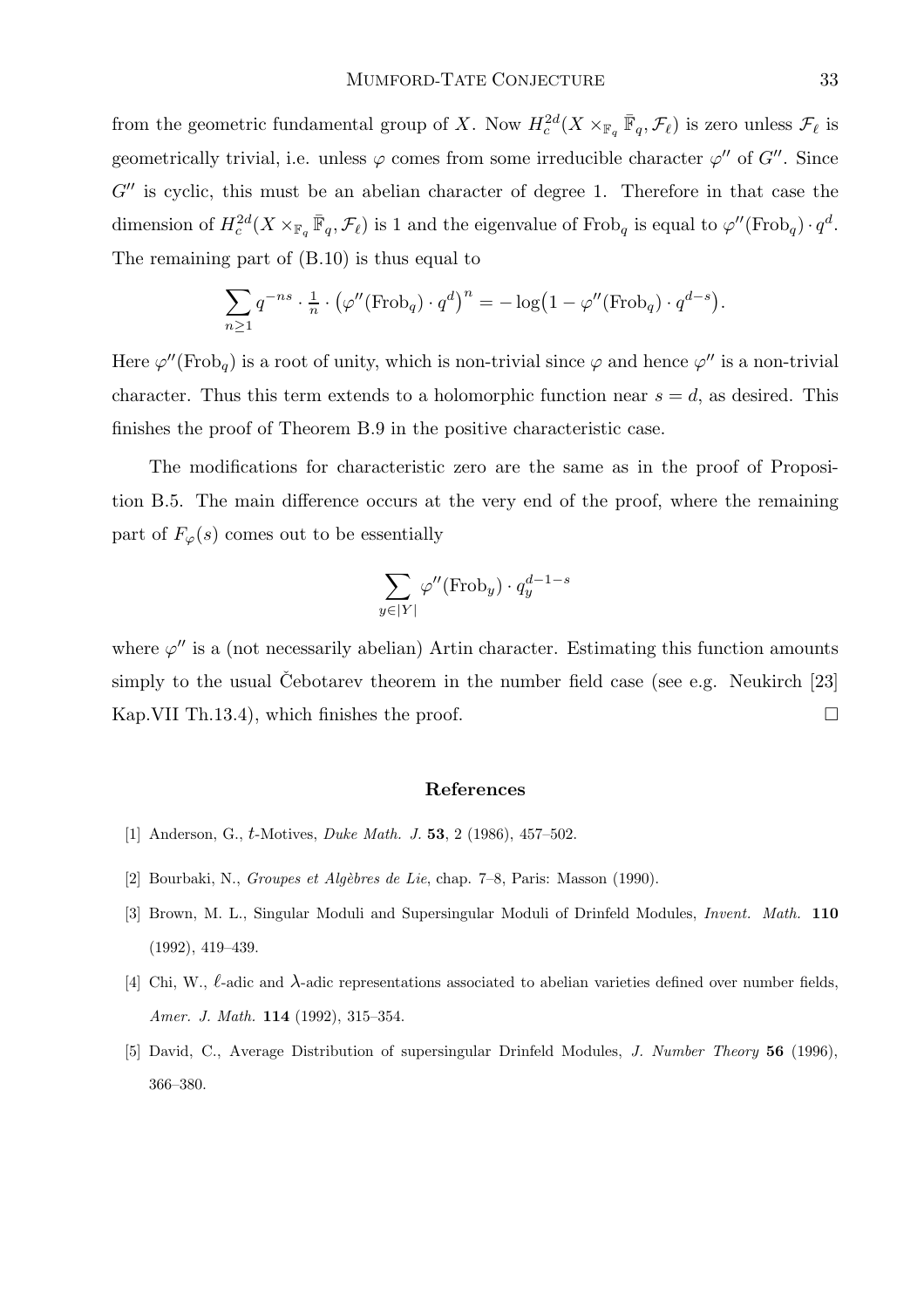- [6] Deligne, P., Cohomologie Etale, LNM 569, Berlin etc.: Springer (1977).
- [7] Deligne, P., La Conjecture de Weil, II, Publ. Math. IHES 52 (1980), 137–252.
- [8] Deligne, P., Hodge Cycles on Abelian Varieties, in: Hodge Cycles, Motives, and Shimura Varieties, Deligne, P., et al. (Eds.), ch. VI, LNM 900, Berlin etc.: Springer (1982), 9–100.
- [9] Deligne, P., Husemoller, D., Survey of Drinfeld Modules, Contemp. Math. 67 (1987), 25–91.
- [10] Drinfeld, V. G., Elliptic Modules (Russian), Math. Sbornik 94 (1974), 594–627,  $= Math. \; USSR-Sb.$  **23** (1974), 561–592.
- [11] Drinfeld, V. G., Elliptic Modules II (Russian), Math. Sbornik 102 (1977), 182–194,  $= Math. \; USSR-Sb.$  **31** (1977), 159-170.
- [12] Dynkin, E. B., Semisimple Subalgebras of Semisimple Lie Algebras, Am. Math. Soc. Transl. Ser. 2, 6 (1957), 111–244.
- [13] Fried, M. D., Jarden, M., Field Arithmetic, Berlin etc.: Springer (1986).
- [14] Gekeler, E.-U., De Rham Cohomology for Drinfeld Modules, Sém. Théorie des Nombres, Paris 1988– 89, Boston etc.: Birkhäuser (1990), 57–85.
- [15] Goss, D., L-series of t-motives and Drinfeld Modules, in: The Arithmetic of Function Fields, Goss, D., et al. (Eds.) Proceedings of the workshop at Ohio State University 1991. Berlin: Walter de Gruyter (1992), 313–402.
- [16] Goss, D., Drinfeld Modules: Cohomology and Special Functions, in: Motives, Jannsen, U., et al (Eds.), Proceedings of the summer research conference on motives, Seattle 1991, Proc. Symp. Pure Math. 55, Part 2 (1994), 309–362.
- [17] Goss, D., Basic Structures of Function Field Arithmetic, Ergebnisse 35, Berlin etc.: Springer (1996).
- [18] Hayes, D. R., Explicit Class Field Theory in Global Function Fields, in: Studies in Algebra and Number Theory, Adv. Math., Suppl. Stud. 6, Academic Press (1979), 173–217.
- [19] Hayes, D. R., A Brief Introduction to Drinfeld Modules, in: The Arithmetic of Function Fields, Goss, D., et al. (Eds.) Proceedings of the workshop at Ohio State University 1991. Berlin: Walter de Gruyter (1992), 1–32.
- [20] Humphreys, J. E., *Linear Algebraic Groups*, GTM 21, New York etc.: Springer (1975), (1981)